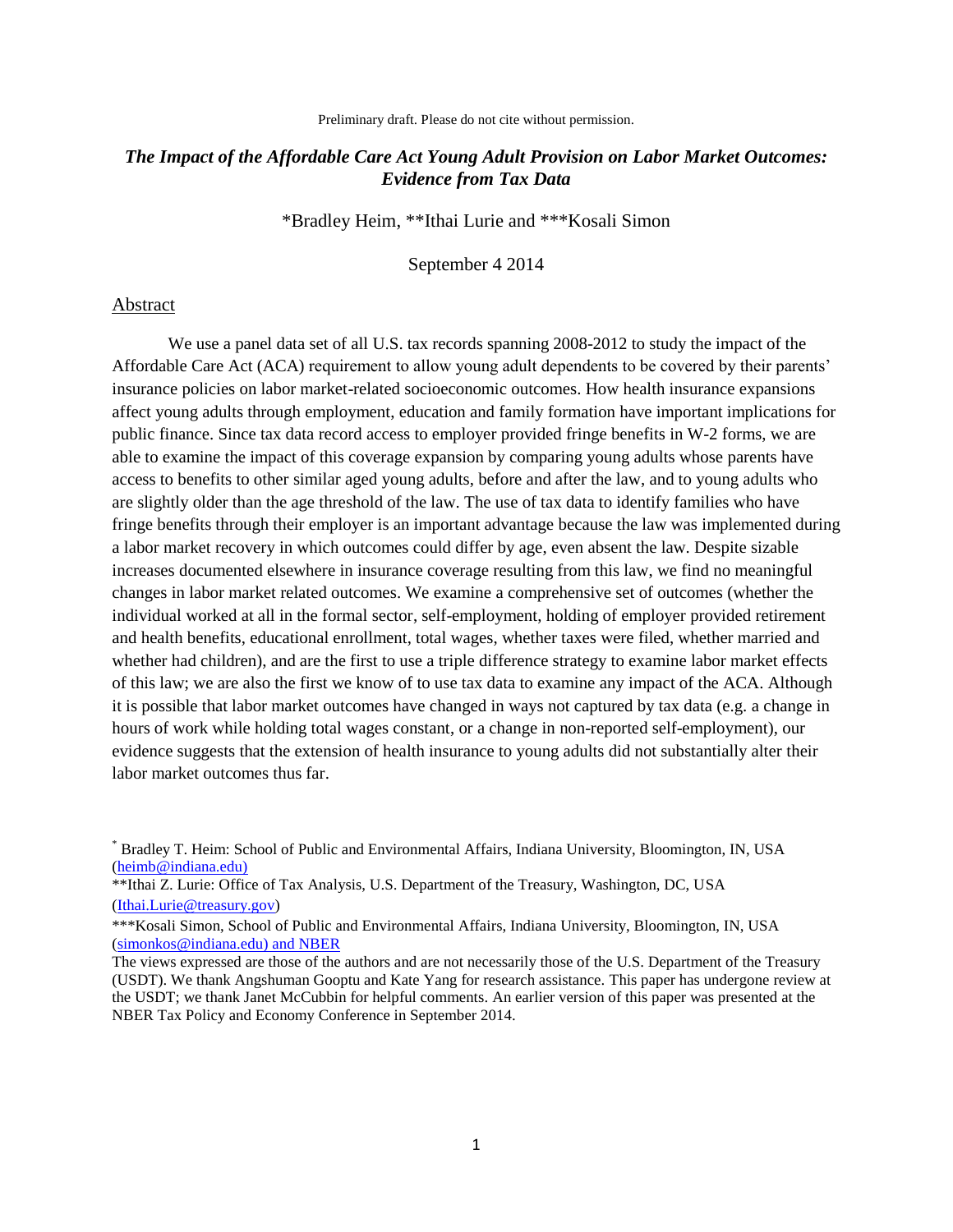Introduction

A growing literature draws attention to the effects of health insurance expansions on outcomes other than health insurance and access to medical care (e.g. Sommers et al. 2013, Kolstad and Kowalski 2012, Baicker et al. 2013, Dague et al. 2013, Garthwaite et al. 2014, Heim and Lurie 2014, and Mulligan 2013). Specifically, important questions around the labor market consequences of expanding health insurance continue to be debated. In this paper, we examine whether providing young adults with a source of health insurance unconnected to their own employment (through their parent's insurance plans) may reduce work attachment and job-lock, and encourage educational enrollment.

Theories regarding the connection between health insurance and labor supply suggest that the young adult health insurance expansion may reduce the incentive to work in employment arrangements that offer employer health insurance by substituting parental health insurance for own-name employer health insurance, and may also reduce labor supply through an income effect. In addition to reducing the incentive for full-time work, the availability of an alternative form of health insurance might make young adults less likely to pursue other avenues that would have resulted in health insurance (such as marriage) and more likely to undertake activities that involve medical costs and lower labor force attachment (such as child bearing and full-time enrollment in school). The effects have implications for public finance, especially when young adults are the target of the expansions. Expanding health insurance could affect the formative years of employment, human capital and family formation, affecting earnings and tax-paying capacity, as well as social safety net needs for several decades.

As an early provision of the Affordable Care Act (ACA), insurers and sponsors of selfinsured plans were required to allow dependents to remain on the private health insurance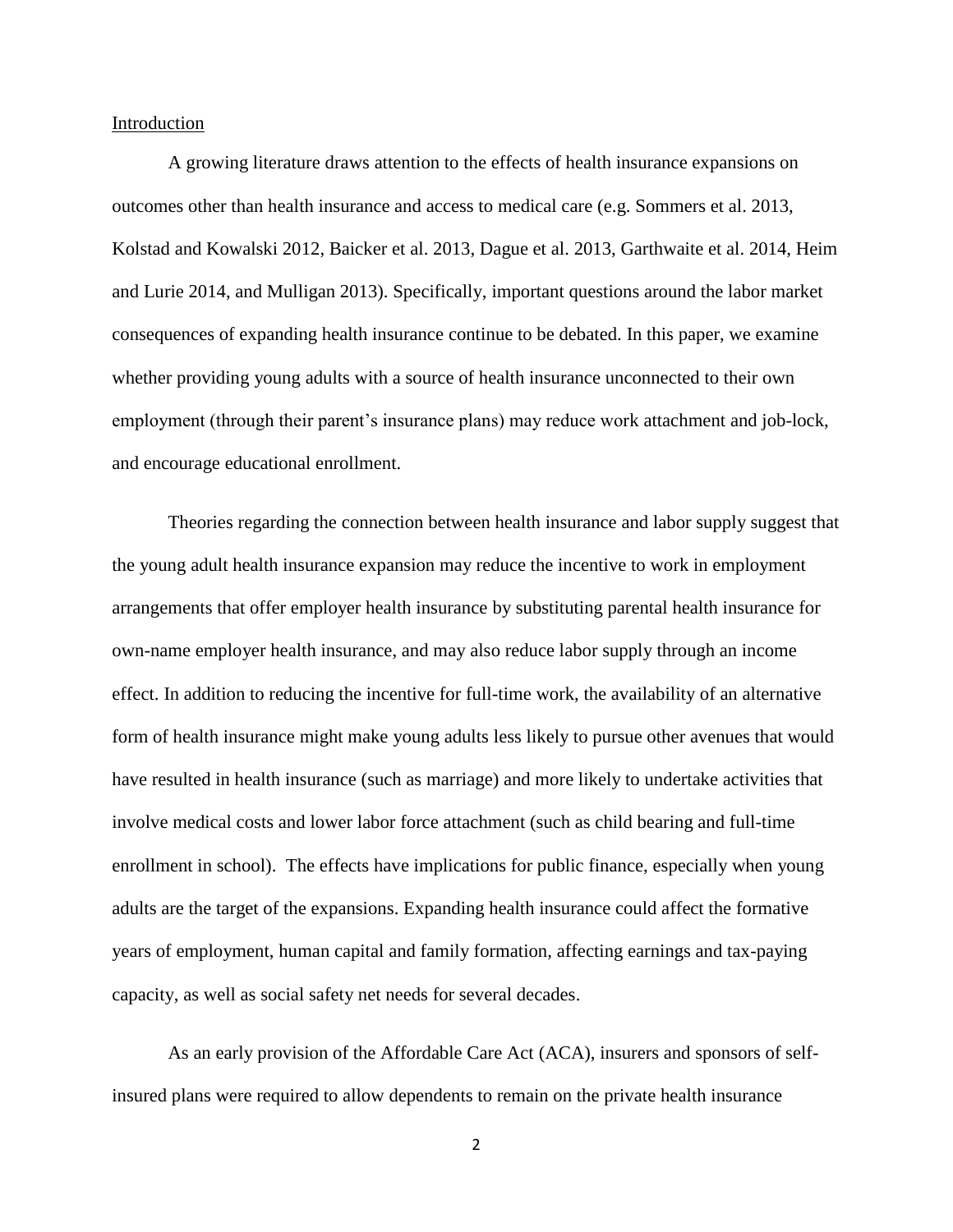policies of their parents until they reached age 26. Effects of this law on health insurance coverage are already documented, but there is only one limited prior examination of labor market outcomes. Studying the ACA young adult (YA) provision is also important for understanding the response of a key age group to the health insurance exchanges and Medicaid expansions that followed in 2014; young adults (generally defined as 19-25 year olds) represented the most uninsured age group prior to the reforms.

Several studies exist on the insurance and medical care access effects of the YA provision (e.g. Monheit et al. 2011, Sommers et al. 2013, Akosa Antwi et al. 2013, Barbaresco et al. 2014, Akosa Antwi et al. 2014). Almost all studies examine this provision using a difference-indifference (DD) design comparing outcomes after the law, to outcomes before the law, for those in the affected age group (usually 19-25 year olds) vs. those outside (usually 27-29 year olds). Time trends are shown to be similar for the older and younger groups in the period leading up to 2010, which suggests that differences in trends after 2010 are due to the change in policy, rather than underlying differences between age groups. However, the period after the YA policy change coincides with a labor market recovery, and any differential recovery patterns by age could be incorrectly estimated as caused by the YA provision, even if pre-trends tests did not signal concerns. Some researcher explore the use of further control groups, for example, to compare the effect of the law in states with some type of prior law extending coverage to young adults to that in states without such laws, but have found that the states with prior laws experience just as large an impact of the federal provision as those without, if not more (Akosa Antiwi et al 2013, Cantor et al 2012). Another dimension of difference in the impact of the law exists, but has rarely been exploited in the literature; the law only affected young adults with parents who have private insurance, thus young adults whose parents do not have employer benefits form an additional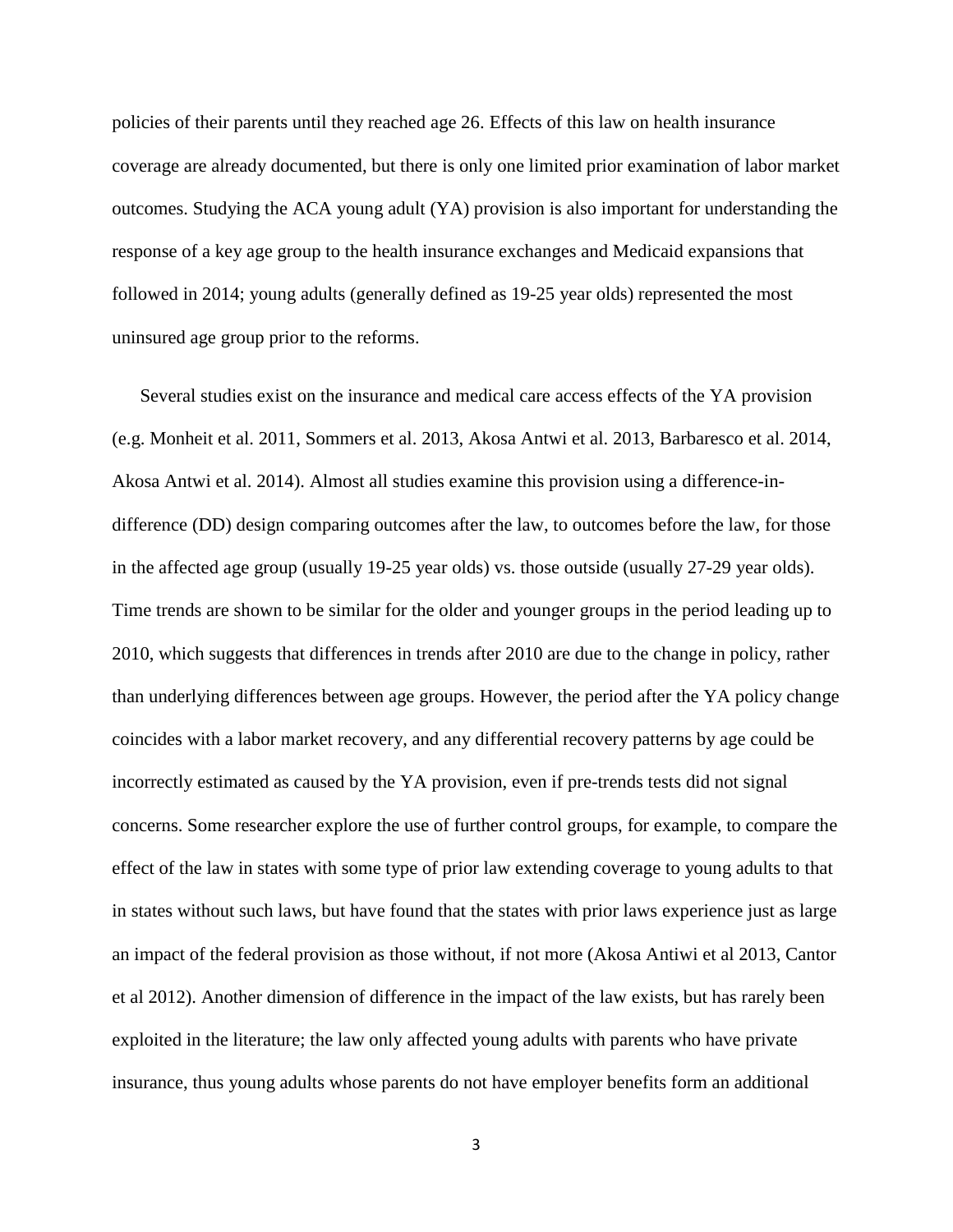control group.<sup>1</sup> Our research design, which uses a triple difference strategy with information on parents (DDD), will also be informative about the reliability of estimates from DD designs that lack parental data.

Most data sets that have been used in prior studies do not contain information on non-coresident parents. A limited exception is the SIPP 2008 Panel; since that is a four year panel survey that follows new households that form out of the originally-sampled households, researchers have information on current health insurance options of parents, as long as parent and child resided together at the start of the panel. We use the word 'limited' here because those whose parental information is available is non-representative in terms of being younger, and more likely to have lived with parents until older ages, than other young adults. Akosa Antwi et al. (2013) use this SIPP parental information to provide DDD estimates for the main outcomes examined in their paper (insurance status), but not for their cursory analysis of labor market outcomes. DDD estimates regarding insurance outcomes show employer coverage through parents increased almost 10 percentage points in the limited sample, compared to about a 7 percentage point increase in employer dependent coverage in the full DD sample; however, these estimates are not statistically different from each other. Thus, based on the insurance literature, there is suggestive evidence that DDD methods could produce larger percentage point effects, which is reasonable because the DD effect measures the average of the effect on a treated and an untreated group.

Longitudinally-linked tax data provide a unique opportunity to study labor market outcomes of the YA provision with data reported by employers as well as data self-reported under penalty

<sup>&</sup>lt;sup>1</sup> The use of this additional control group rests on the assumption that there was not selection caused by the law; there is evidence in the literature that the YA provision did not cause parents to seek insurance or change parental labor supply (Akosa Antwi et al 2013; Depew 2014).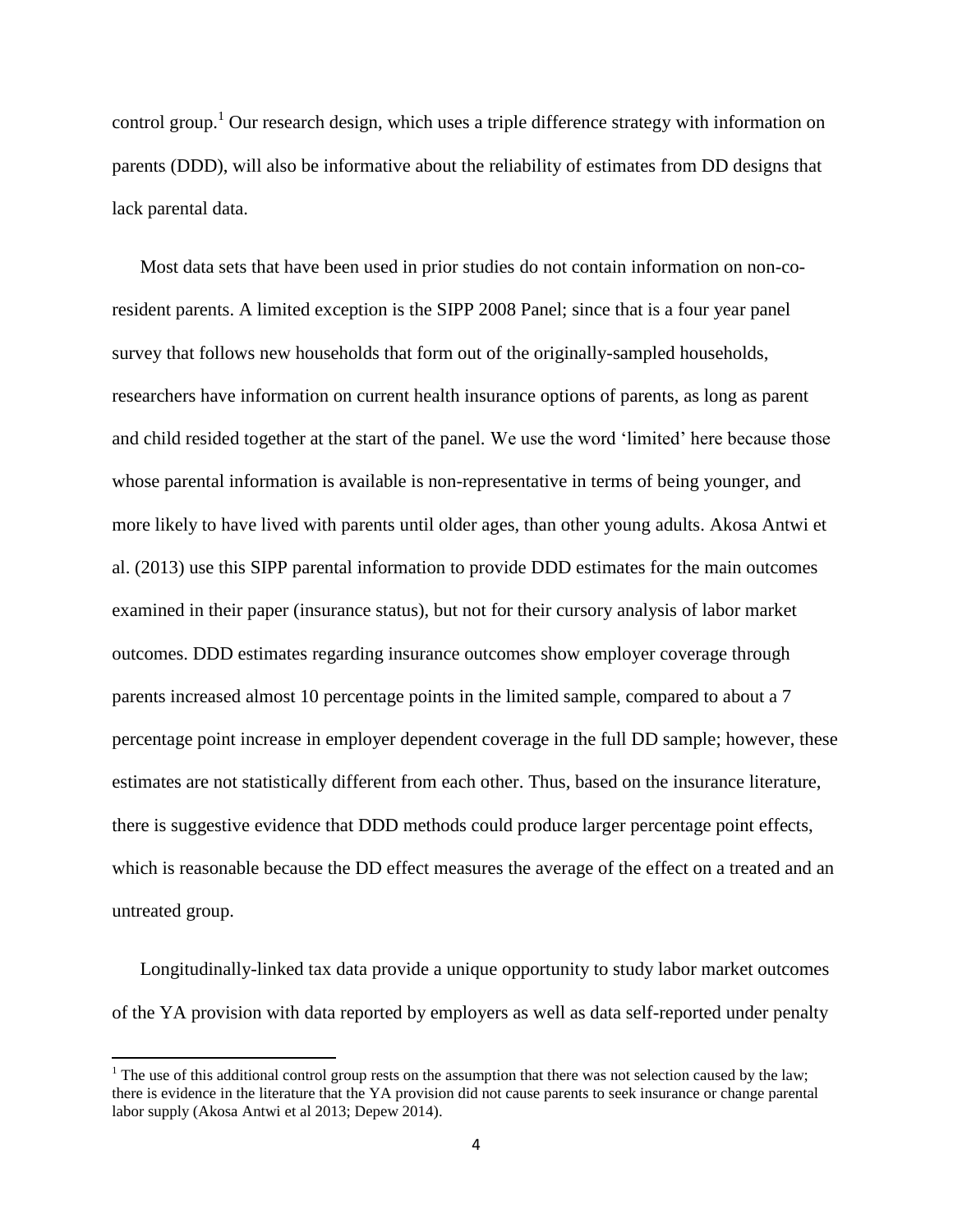of law, for the universe of individuals who either file tax returns, receive a wage statement (Form W-2) or a tuition statement from a college or university (Form 1098-T). Starting in 2012, employers are required to report employer provision of health insurance on W-2s. Tax data represent a rich resource for examining other aspects of the ACA as well; since the first ACA provisions were passed in 2010 and because tax data are available with roughly a 2-year lag, our paper represents the first of likely many papers that will examine ACA impacts with tax data.

In this paper, we examine whether an individual works at all in the formal sector, their selfemployment, holding of employer-provided retirement and health benefits, educational enrollment, total wages, whether tax returns were filed, whether they married and whether they had children. We first use the typical DD approach of comparing adults of slightly different ages as in the prior literature. We show that prior to the policy change, there were statistically similar trends in outcomes between young adults with and without access to parental benefits, suggesting that any estimated DD effects would be attributable to the policy change. However, DD effects may mask causal effects that occur only among those whose parents have employer fringe benefits, thus we move next to a triple difference approach that further compares young adults whose parents have access to employer provided fringe benefits to those who do not.

We provide estimates using all young adults aged 19-25 years as the treatment group (while those aged 27-29 are the control group), but find our results hold even when we look only at the older members of the treatment group. Although it is possible that labor market outcomes have changed in ways not captured by tax data (e.g. hours of work, or non-reported self-employment), our evidence suggests that the extension of health insurance to young adults did not substantially alter labor market outcomes thus far, despite sizable changes in insurance status.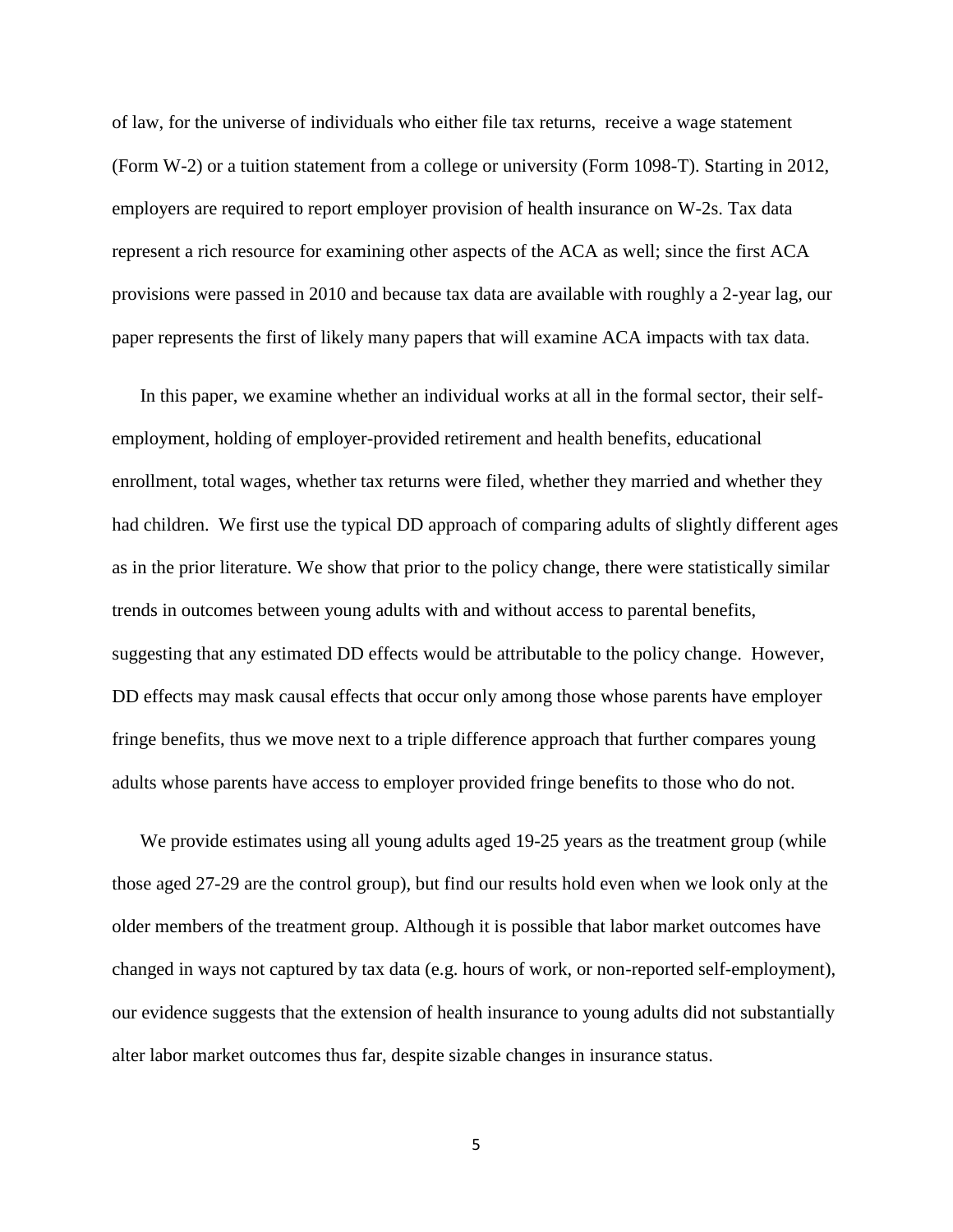### Background and Literature Review

 $\overline{\phantom{a}}$ 

In this section, we briefly survey the large literature on the effect of insurance on labor outcomes in general (see Dave et al. 2014 for a longer literature review), and the much smaller literature focused on young adults.

A long literature in health economics studies the connection between health insurance and the labor market (Madrian 2006; Gruber 2014<sup>2</sup>). One strand of this work focuses on the "job lock" effect from public and private insurance (Madrian 1994; Cooper and Monheit 1993; Yelowitz 1995; Ham and Shore Sheppard 2005; Strumpf 2011; Decker and Selck 2011; Pohl 2014; Dave, et al 2014; Hamersma and Kim 2009), and finds mixed evidence on whether having an outside source of health insurance leads to improved job outcomes or changes in labor supply. A few papers have also examined whether the availability of health insurance affects the decision to be self-employed, with Madrian and Lefgren (1998) and Wellington (2001) finding a significant effect, though Holtz-Eakin et al. (1996) find no significant impact.

Another strand examines the effect of receiving health insurance on wages, as compensating differentials suggests that workers would accept lower wages in response to health insurance (e.g. Gruber 1994; Kolstad and Kowalski 2012; and others). This too has produced mixed evidence. This could partly be due to the fact that workers maximize utility, rather than just compensation, from employment choices, thus preferred jobs may not necessarily have higher wages or benefits. In addition to labor supply, labor demand could also be affected by a health insurance expansion. For example, employers may now find young adults with access to parental insurance cheaper to hire, and may increase their demand for such workers. However,

<sup>&</sup>lt;sup>2</sup> See, for example, Jonathan Gruber's review presentation at 2014 Chicago Fed Conference "The Affordable Care Act and the Labor Market", available at http://www.chicagofed.org/webpages/events/2014/affordable\_care\_act.cfm#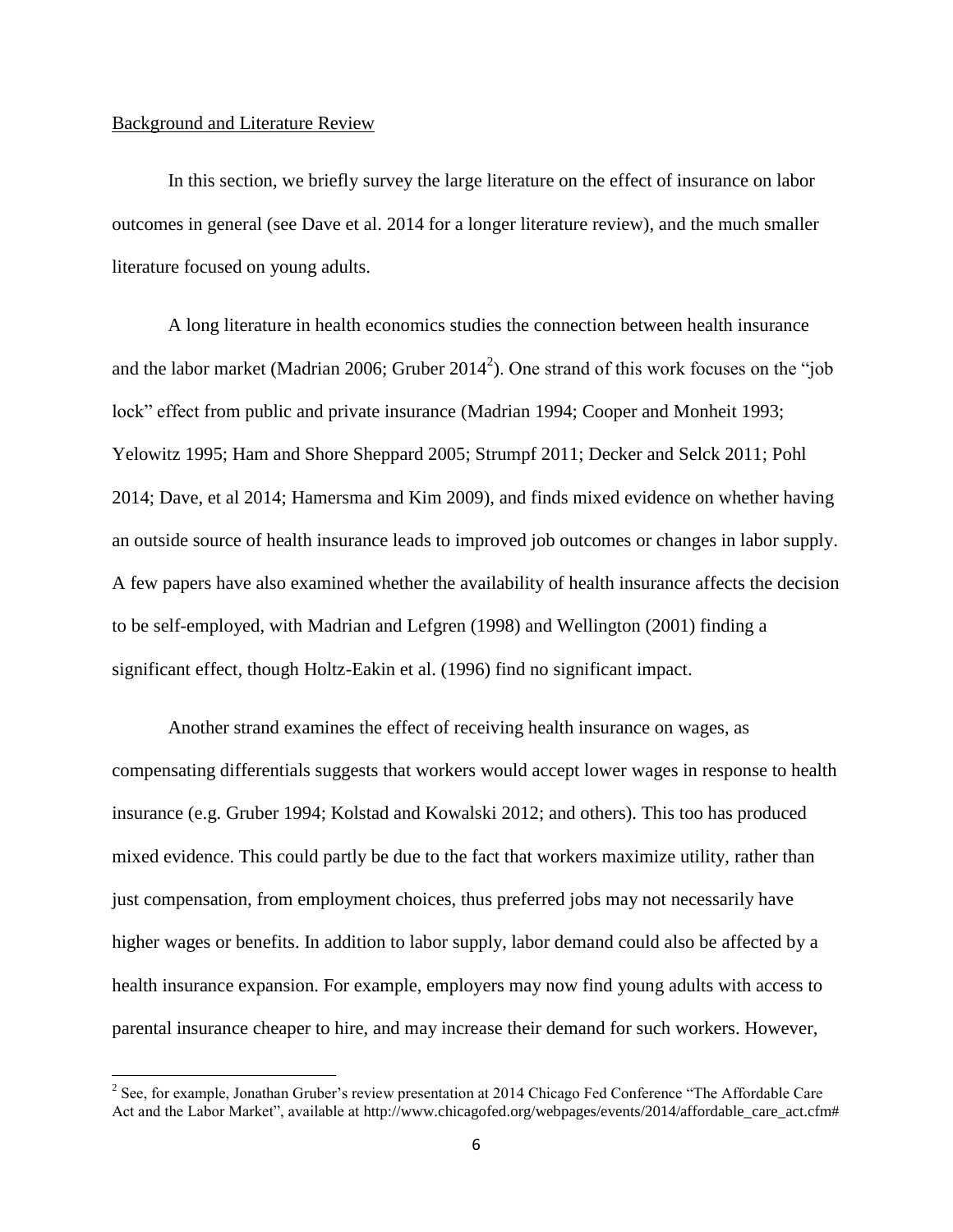under the premise that workers always bear the full incidence of employer-sponsored health insurance, such labor demand incentives should not change. Instead, we simply expect that young adult workers receive higher pay when the employer no longer has to provide them with coverage when they gain coverage under a parent's plan, and that this adjustment in wages means the labor demand does not change.

Receiving health insurance through a parent may affect labor market incentives in a way similar to receiving Medicaid, in that both are not received from one's own employer and both are relatively "free". On the other hand, Medicaid eligibility is contingent on low income, and thus may have additional disincentives on labor supply that are absent in the receipt of parental coverage. Several recent papers look at the effect of Medicaid expansions in Oregon, Massachusetts, Tennessee, and Wisconsin (Garthwaite et al. 2014; Kowalski and Kolstad 2012, Dague et al. 2013; Baicker et al. 2013) to anticipate possible effects of the ACA. The study with the most rigorous design, a random assignment experiment in Oregon that expanded Medicaid to adults below the federal poverty level, shows very little effect on labor supply or earnings as a result of receiving Medicaid (Baicker et al. 2013). Dague et al. 2013 find in Wisconsin that those who were not enrolled in the program due to a cap worked more than those who were able to enroll in Medicaid, but effect size ranged from modest to medium. Garthwaite et al. 2014 use the case of Tennessee and find extremely large increases in labor supply upon losing Medicaid coverage.

While this literature on health insurance and labor has looked at subgroups such as those near retirement (Blau and Gilleskie 2008; Strumpf 2010; Kapur and Rogowski 2007), those who are unemployed (Gruber and Madrian 1995) and married women who have health insurance available through their husbands (Buchmueller and Valetta 1999), no prior work existed on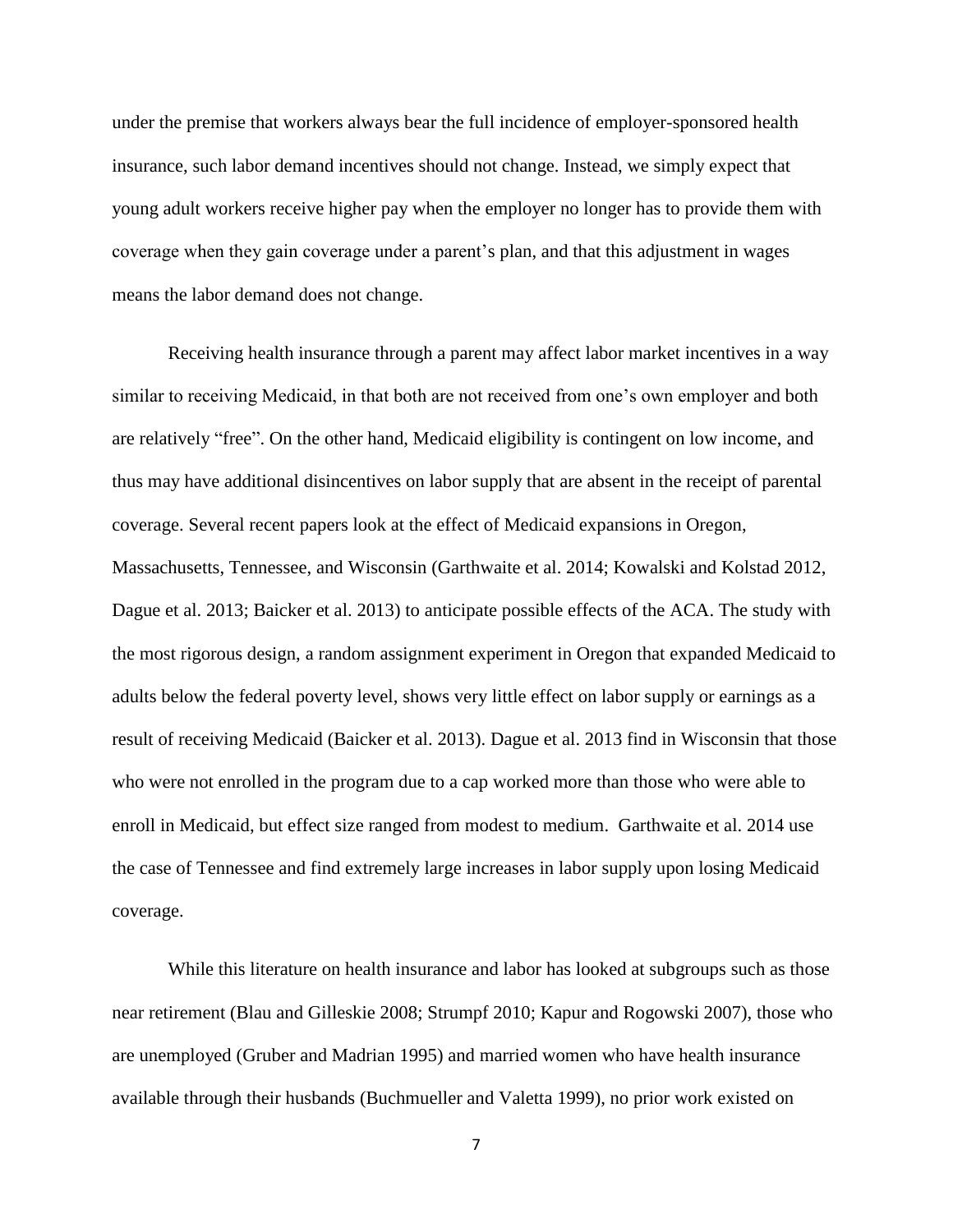young adults before the ACA despite the importance of implications for public finance from knowing responses among this age group. This is mostly due to lack of policy variation that could be used to design a causal study. A prior study that has examined the effect of health insurance on labor supply using policy variation is Akosa Antwi et al. (2013), who show initial estimates that suggest providing dependent coverage has reduced labor supply on the intensive (reduced or varying work hours) but not extensive margin (no effect on probability of being employed).

Four additional papers {one of which is forthcoming and the others are working papers} shed light on the effect of insurance for young adults on labor market outcomes. Two of these use variation from state laws prior to the ACA, and two examine the ACA provision. Although more than half the states had some provision in place prior to the ACA, those laws are thought to be much weaker than the ACA YA provision. More than half of employer provided health insurance is self-insured, and thus exempt from state mandates. State mandates also do not change IRS tax obligations, thus employers would not be able to provide tax-exempt compensation when covering those over age 18 (unless disabled or under age 23 and a full-time student), forming a further obstacle to the effectiveness of state laws. State laws also often had other stipulations, such as requiring that the dependents be full-time students or not married.

Dillender (2014) looks at the long run labor market consequences of experiencing young adulthood with insurance due to state dependent coverage laws while Depew (2014) estimates the impact of state laws on contemporaneous outcomes of work and education. Dillender's results relate to the very long run effects of the law, thus cannot be compared with our findings that relate to data covering up to approximately one year after the effective date. Depew's findings are consistent with Akosa Antwi et al.'s results in that the law appears to cause only a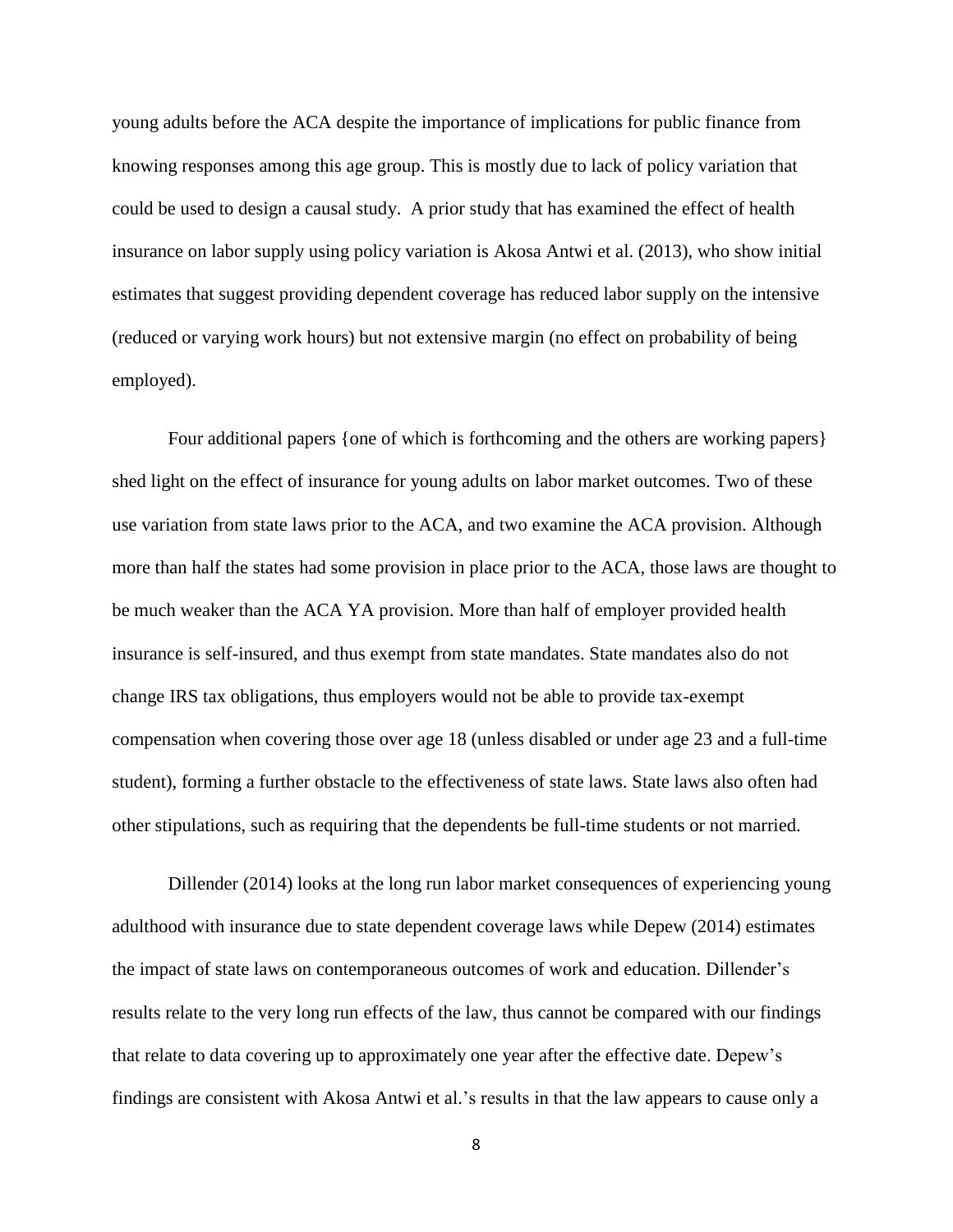decrease in the hours worked, and not in the probability of any work. Bailey (2014) finds that the ACA YA law increased entrepreneurial activity while Bailey and Chorniy (2014) finds that the law did not have any impact on job lock. Bailey's and Chorniy's finding of no job-lock effects are consistent with the findings in our paper, although the findings of increased entrepreneurial activity are not; it is possible that entrepreneurial activity could increase in ways not captured by tax information.

Dillender (2014) studies the long run implications of extending dependent coverage to young adults, on labor market outcomes at later stages in life. Specifically, he compared the outcomes past age 22 of those who spent all their very young adult years (defined as 19-21) with extended dependent coverage to those who did not. Dillender finds that those who had dependent coverage in their young adult years have wages that are 3.1 percent higher for the females and 1.6 percent higher for the males, corresponding to education increases of 0.17 years for men and 0.07 years for women. Note that because this is a question of long run effects, this paper is only able to assess the effect of state laws that happened in a few states (9 or 4, depending on the specification, out of the approximately 30 states that passed such laws) and cannot directly tie these effects to increases in insurance coverage while young adults, because the ACS did not record insurance status until 2008. These effects are also studied for a period during which insurers typically cover full-time students under age 23 even absent state laws, thus any other factors that differ between younger and older cohorts in this set of states vs other states would be captured as a causal effect of the law. This is less stringent of an identification assumption relative to the assumption underlying DD analysis of the ACA YA provision.

Depew (2014) examines the contemporaneous effect of state laws, and finds evidence of reductions in labor supply on the extensive but not intensive margin. The method of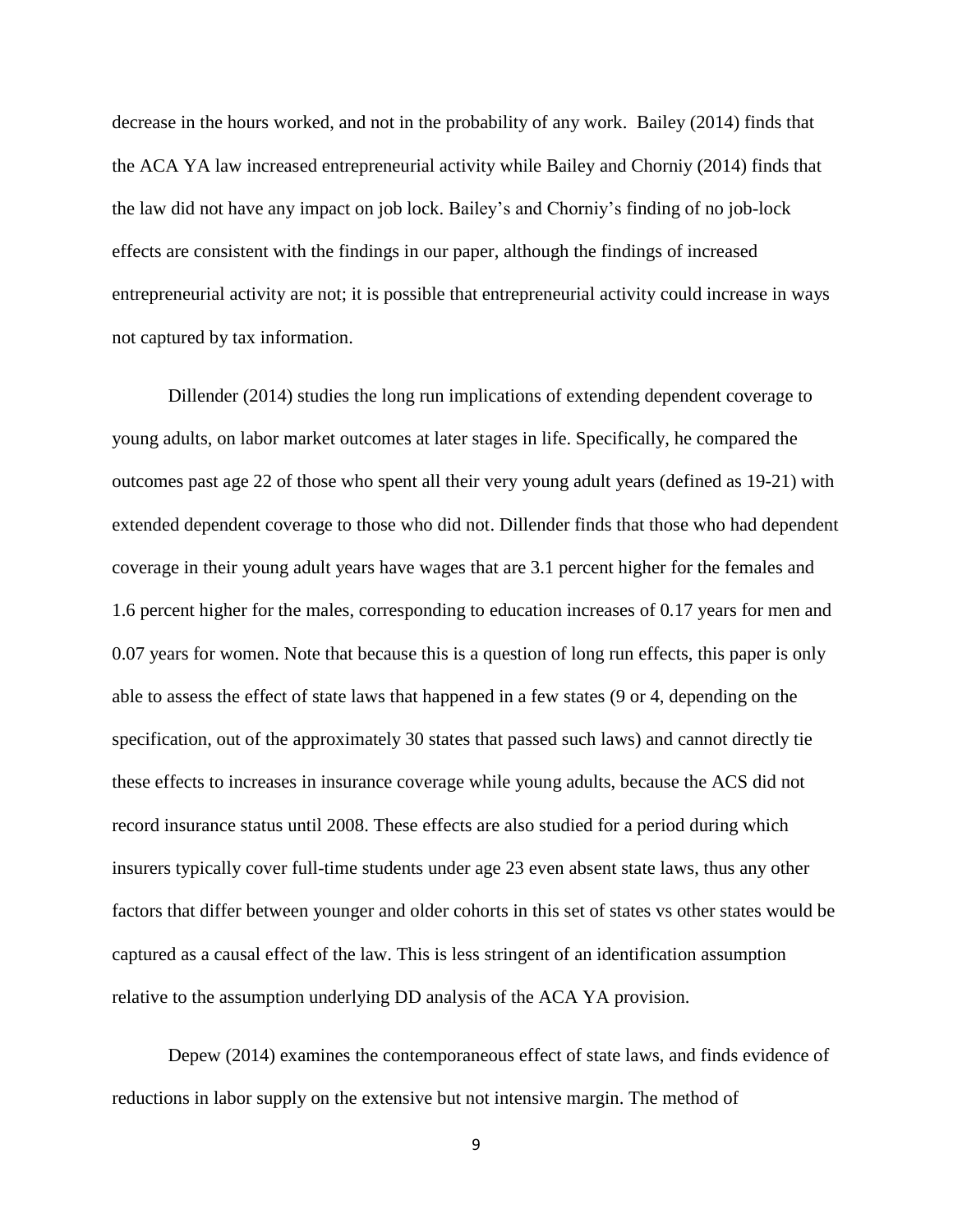identification used in this paper is to compare outcomes among those who are younger and affected by the law (exact age varies by state) to those of older ages in states with mandates and to those in states without mandates, using data from the American Community Survey (ACS) of 2001-2010 on 19-29 year olds. This triple difference strategy does not require data on parents because of the variation at the state level in adoption of dependent coverage mandates over time; if parental information were available, a fourth level of difference would be possible, to look for effects of state laws only among those whose parents have access to benefits (after first ensuring that the law does not affect parental work decisions). As with our tax data, Depew (2014) does not have data on insurance status in the main data set (ACS), but does conduct a supplementary analysis using the CPS to confirm that the state laws display the expected increases in private insurance status.

Bailey (2014) uses the American Community Survey data from 2005-2011 to study entrepreneurial activity among 19-25 year olds in the first year of the ACA policy (2011) compared to those aged 27-33 years, and finds that receiving coverage increases the probability of starting a business by 13-24 percent. In relation to the number of individuals in the treatment group who received coverage, this effect implies that receiving dependent coverage increases the probability of starting a business by 2 to 3 fold. This result is driven by behavioral changes among women, and the very young (19-22 year olds). The ACS codes an individual as selfemployed if they work more hours for their own business for others, so that measure could be considered a more conservative measure of self-employment relative to that in tax data. On the other hand, self-employment may be underreported in tax data relative to survey data (since there are financial benefits from underreporting in tax data), and such underreporting may be more acute among the unincorporated self-employed, the group for which Bailey found an effect.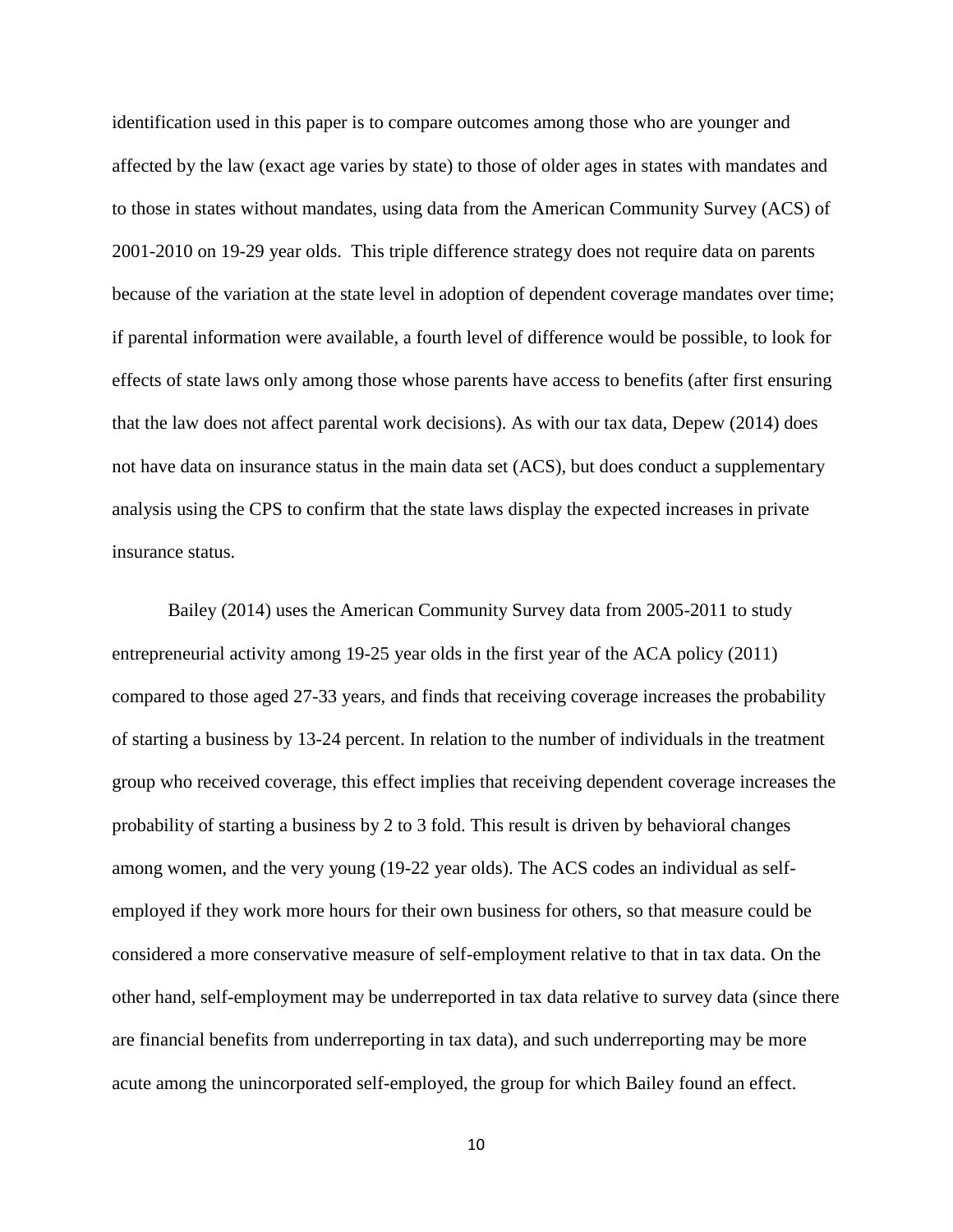Bailey and Chorniy (2014) examine job-lock using monthly records of labor market activity available in the CPS for 2008-2013. They examine the rate at which 19-25 yr olds switch jobs during the previous 4 months, relative to 27-32 yr olds. The results indicate that there is no differential rate of switching coverage among the younger vs the older group, pre vs post policy change.

This literature review highlights that there is a long literature on the connections between health insurance and the labor market, and a budding literature devoted to studying the labor market effects of extending health insurance coverage to young adults specifically. Results for the ACA YA provision from DD analyses as well as for the state YA mandates from DDD analyses suggest that there appears to be a switch away from forms of labor market activity that entail employer provided health insurance (such as reduced full-time work and increased educational and entrepreneurial activity) but not of increased job mobility.

### **Hypotheses**

Economic intuition formalized in prior literature suggests that providing access to health insurance through a parent would reduce the demand for health insurance through employment, and thus reduce labor supply on extensive and intensive margins, or lead to changes in the nature of work. Young adults would be more able to pursue all alternatives outside of full-time work at firms that offer benefits, such as self-employment, education, or leisure, as the opportunity costs of such activities have decreased. Young adults might be less likely to marry, to the extent that marriage provides an additional avenue to insurance coverage. They may also be more likely to have children if the health care costs of a pregnancy were a determining factor, although free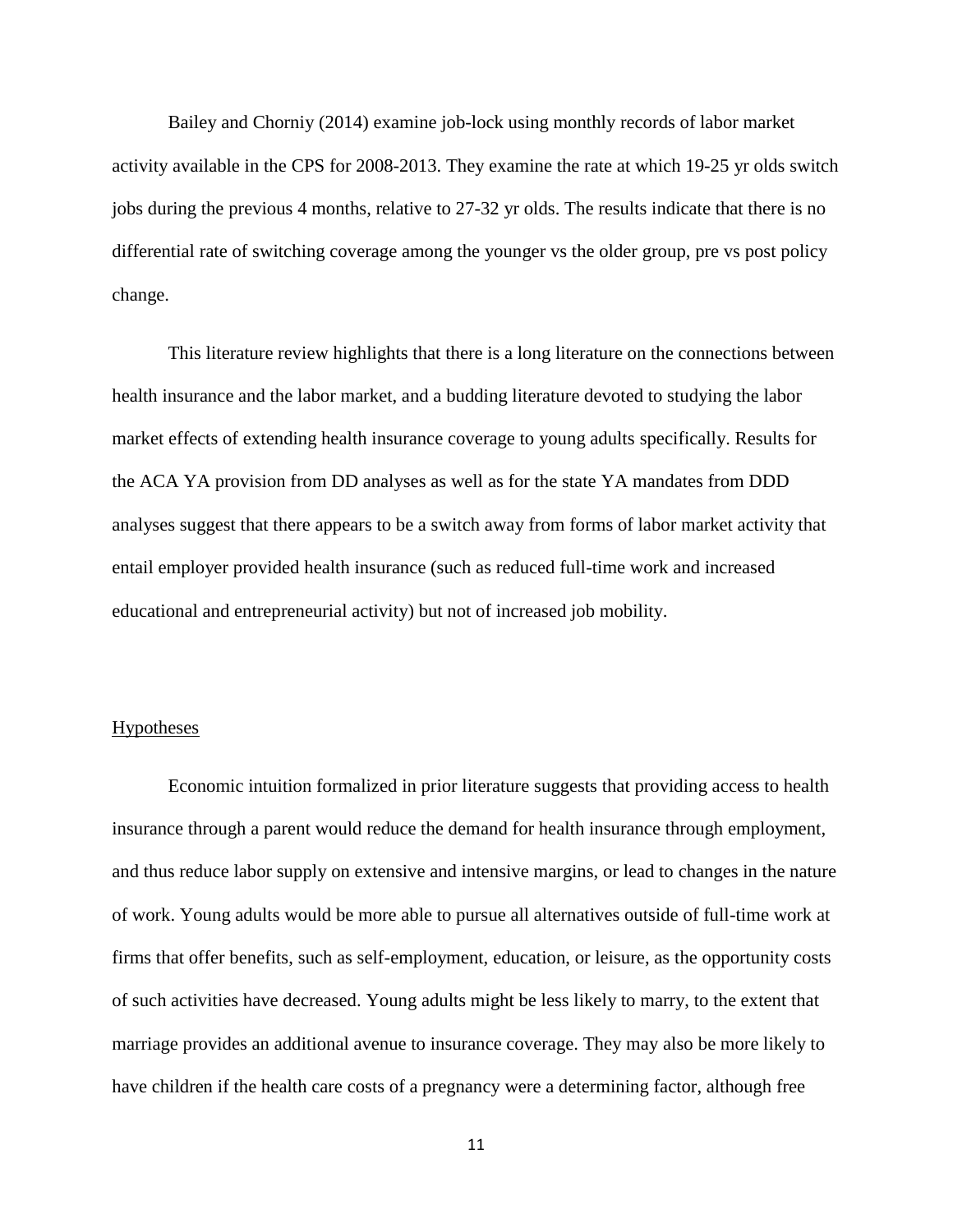access to contraceptives through parental insurance may also lead to a decline in births. Those workers who no longer require employer-provided health insurance could experience wage gains as a result of the compensating wage differential for employer provided benefits, but may also appear in our data to have lower annual wages because of a shift towards other types of labor that maximize utility but do not involve higher financial remuneration. We expect that these effects are present only for those whose parents have access to employer provided health insurance, and that employment effects maybe larger for older ages in the 19-25 range because of the higher likelihood of being in school during the earlier years.

# Method

We estimate the impact of the YA provision using both DD and triple difference (DDD) identification methods. We compare those in the treatment age to those outside treatment age (19-25 being treatment age and 27-29 being control age; those aged 26 are excluded), before and after the law, among those with parents who are likely to have access to health insurance compared to those who do not. We exclude all of 2010 as a period of staggered implementation; some insurers complied as early as spring 2010, but as most insurance plans renew on January 1<sup>st</sup> 2011, we consider that the full implementation date. We conduct graphical and statistical checks that prior trends in labor markets are similar between those in the control and treatment ages, although as we will explain later, we have limited years of data prior to policy implementation for these tests.

Figure 1: Difference in Difference Comparisons

|  |  | period<br>٠Г)<br>$\sim$ $\sim$ | period<br>,,,,,<br><b>USL</b><br>$\sim$ $\sim$ $\sim$<br>.<br>$\sim$ $\sim$ |
|--|--|--------------------------------|-----------------------------------------------------------------------------|
|--|--|--------------------------------|-----------------------------------------------------------------------------|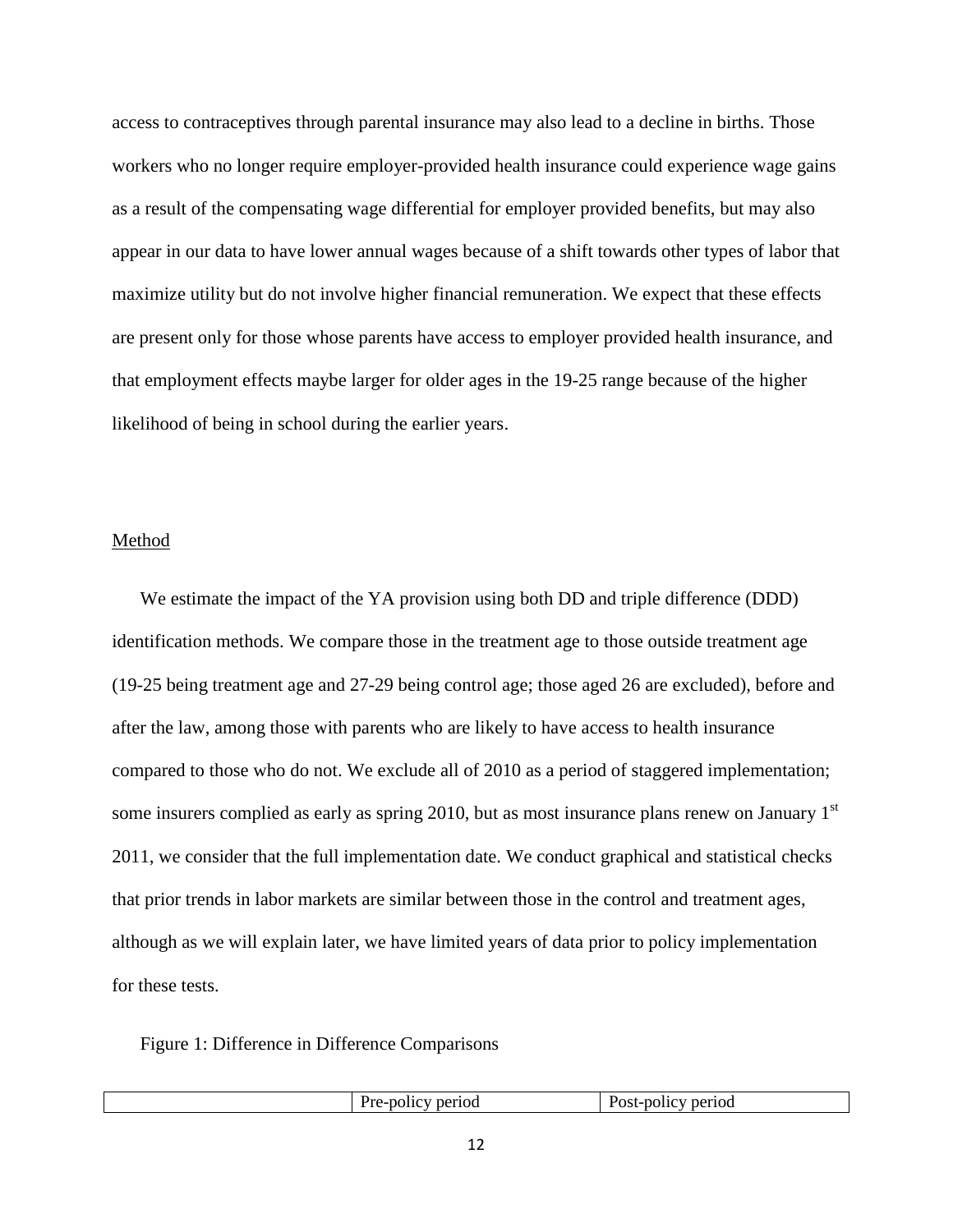| $\mathbf{r}$<br>rroup<br><b>reatment</b><br>. | . .                          | . |
|-----------------------------------------------|------------------------------|---|
| ∽<br>Control ages<br>group                    |                              |   |
|                                               | $\sim$ $\sim$<br>.<br>$\sim$ |   |

*Note:* DD estimate is (b-a)-(d-c).

We start with a DD model as above where *a,b,c* and *d* represent labor market outcomes for individuals who belong to the Treatment and Control age groups (19-25yr olds and 27-29 yr olds, respectively in the Pre- and Post-policy time period (2008 and 2009, vs 2011 and 2012, respectively). In order to capture the effect of the policy on the treatment group apart from national time effects and fixed differences across age, we compute the differences in differences estimate (b-a)-(d-c). This captures the average impact since reform implementation, by comparing insurance coverage during the post period relative to coverage before, among the treatment group relative to the control group. This method has the advantage of parsing out effects that could otherwise be wrongly attributed to the policy if we were only to compare effects among the treatment group over time, while also being a very transparent method of analysis.

Our triple difference estimate starts with a calculation similar to [1] except we first limit the sample to those whose parents have access to employer-provided benefits. We expect that causal effects of the YA policy will only occur in this population. We argue that the availability of YA benefits does not change parental labor supply in ways that would change the composition of the treatment group (evidence in support of this is found in Akosa Antwi et al. 2013). Thus, to complete the DDD we also estimate a version of the DD calculation among those whose parents do not have employer fringe benefits. This would capture other ways by which the labor supply of young adults may have changed, relative to older adults, transitioning from the pre to post policy time period. Evidence in Hoynes et al. (2012) suggests this is possible, as they find that the recession affected young adults worse than older adults. Our DDD estimate is the difference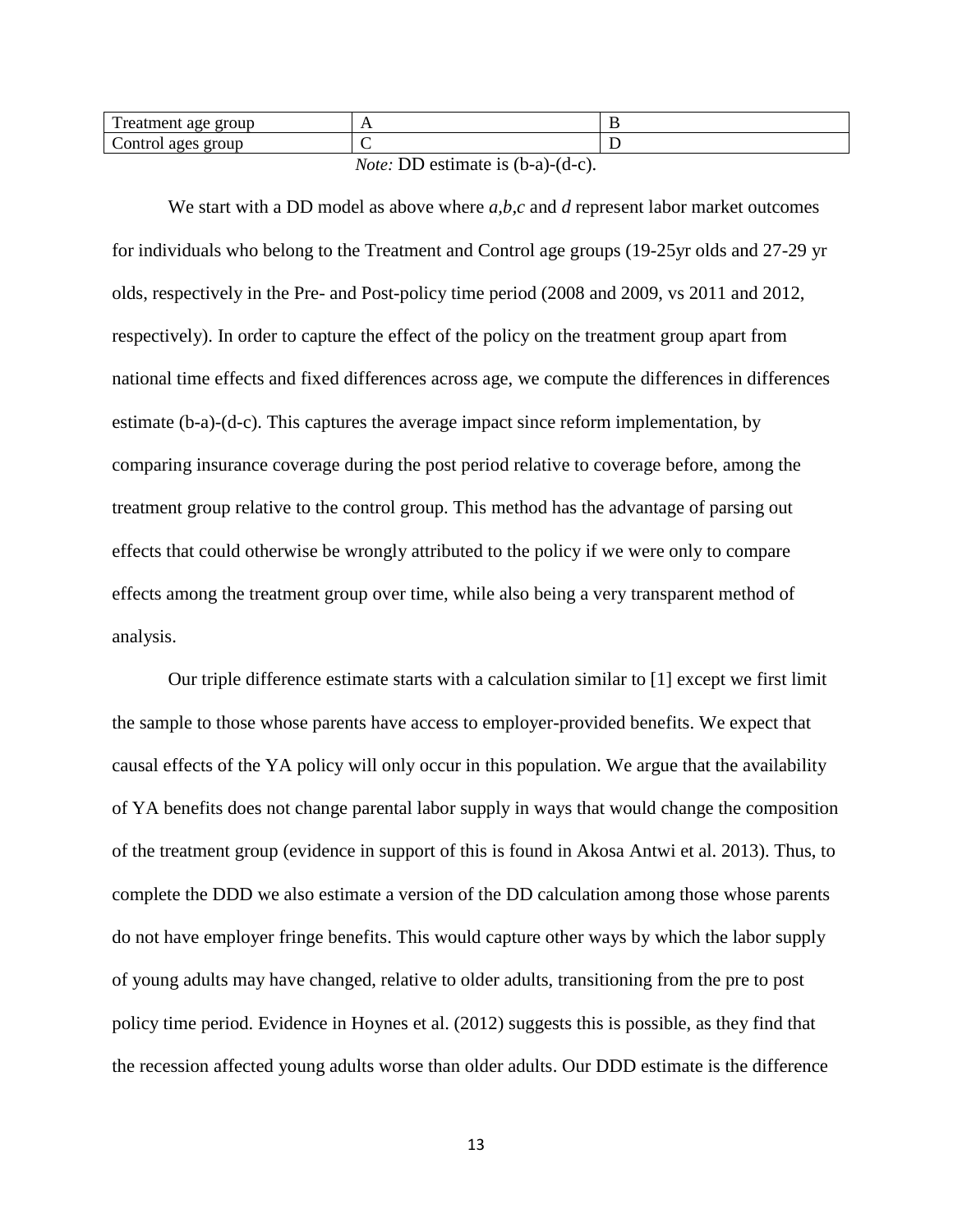between the DD estimate for those with parents with employer benefits and the DD for those whose parents do not have benefits, and relies on fewer assumptions than the DD estimate.

Figure 2: Difference in Difference in Difference Comparisons

|                                   |   | Pre-policy period   Post-policy period |
|-----------------------------------|---|----------------------------------------|
| Treatment age group with benefits | A |                                        |
| Control ages group with benefits  |   |                                        |
| Treatment age group with benefits | A |                                        |
| Control ages group with benefits  |   |                                        |
|                                   |   |                                        |

Note: DDD estimate: [(b-a)-(d-c)]-[(B-A)-(D-C)]

In all cases, we test the statistical significance of the raw DD and DDD estimates, after clustering our standard errors at the age by year level. We have also conducted regression adjusted versions of the DD and DDD calculations in which we account for the national annual unemployment rate, each year of age fixed effects, and an interaction of age fixed effects and the national unemployment rate. We find that some of the DD estimates are statistically significant when we include the additional variables, but that the results of our DDD comparisons are robust to the regression adjustments and thus do not change our conclusion.

### Data

 $\overline{\phantom{a}}$ 

We use the Internal Revenue Service (IRS) Compliance Data Warehouse (CDW) data, which contains most of the population of U.S. federal tax documents. We use years 2008-2012 because of the ages of individuals we wish to have linked to parental records, but the CDW is available for 1996-2012.<sup>3</sup> Research using these data is limited because of the highly restricted nature of

<sup>&</sup>lt;sup>3</sup> Some data from 2012 will continue to be updated as information from late filers are incorporated. We do not expect this to affect results substantially.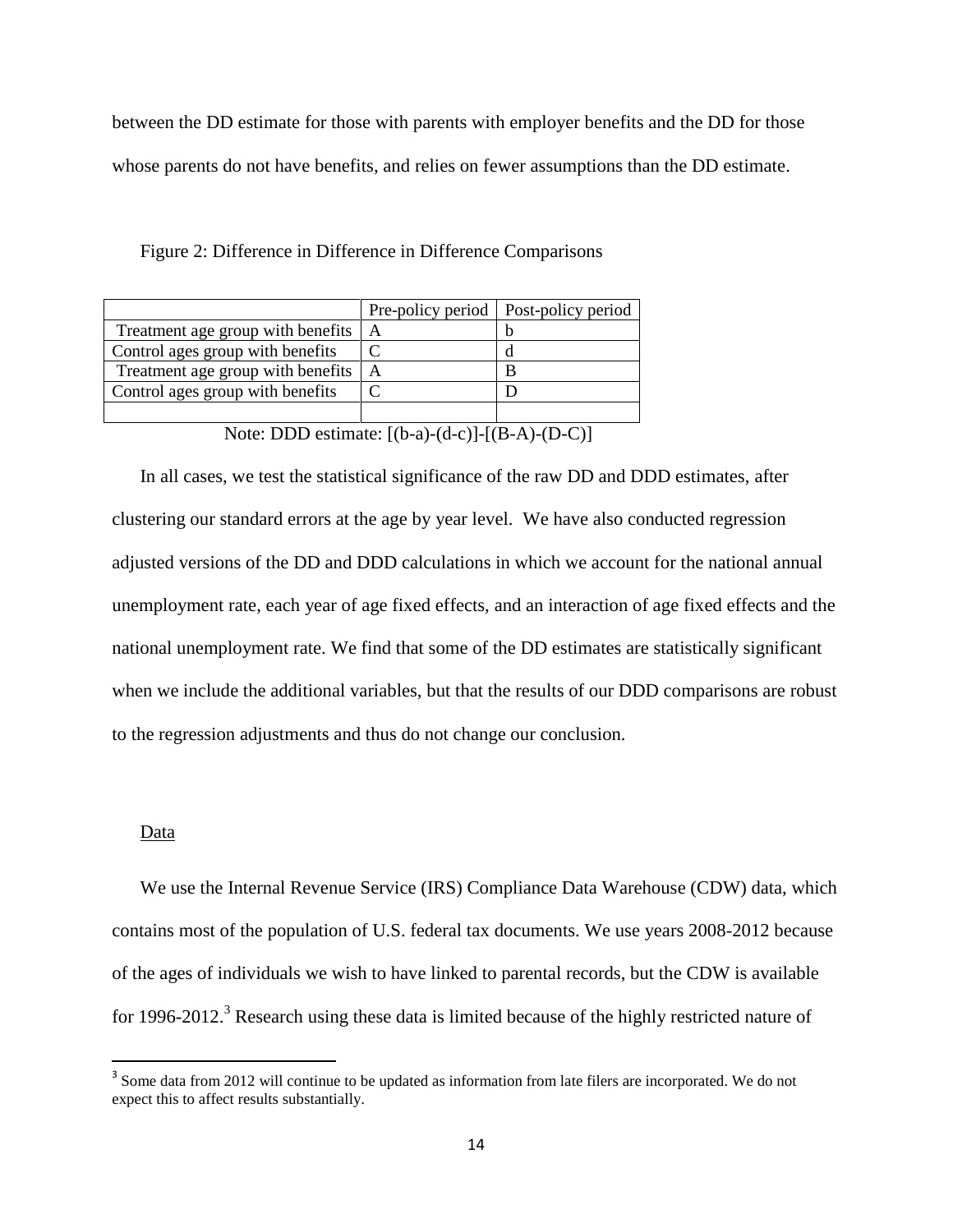access. The CDW has been used in prior tax and labor papers including Chetty et al. (2013) although ours is the first paper to use these data to study the Affordable Care Act.

Since non-dependent children are not listed on their parents' tax form(s), and vice versa, it is not possible to link young adults and parents using only tax recent from recent years. However, , there exists a file that contains, for the universe of filers in 1997, the SSNs of primary and second filers matched to the SSNs of their dependent children, if any,<sup>4</sup> which makes it possible to match parents' and children's information if those children were claimed as dependents in 1997. So, to create a dataset from the CDW that links parents' and children's information, we gather tax information from 2008-2012 for both the children and their parents, and merge each young adults' information to those of the individual(s) that were listed as their parent(s) in 1997 (provided that those parents appeared in the 2008-2012 tax data).

Because individuals who were older than 18 years in 1997, or who were born after 1995, were less likely to be claimed as a dependent in 1997, we are only able to utilize information on birth cohorts from 1979 through 1995. This structure means that we are limited in conducting pre-trends tests: we cannot go back further than tax year 2008 (see the illustration below) and still have the full set of control individuals aged 27-29, which limits our pre-trends tests to 2008- 2009.

|      | Illustration: Age by birth cohort and year of tax |        |      |  |
|------|---------------------------------------------------|--------|------|--|
|      | data                                              |        |      |  |
|      |                                                   | Cohort |      |  |
|      |                                                   | 1995   | 1979 |  |
|      | 2004                                              |        | 25   |  |
| Year | 2005                                              | 10     | 26   |  |
|      | 2006                                              | 11     | 27   |  |
|      |                                                   |        |      |  |

<sup>&</sup>lt;sup>4</sup> Almost all children 18 and younger are likely claimed on a parent's tax returns, especially given the tax benefits of claiming children.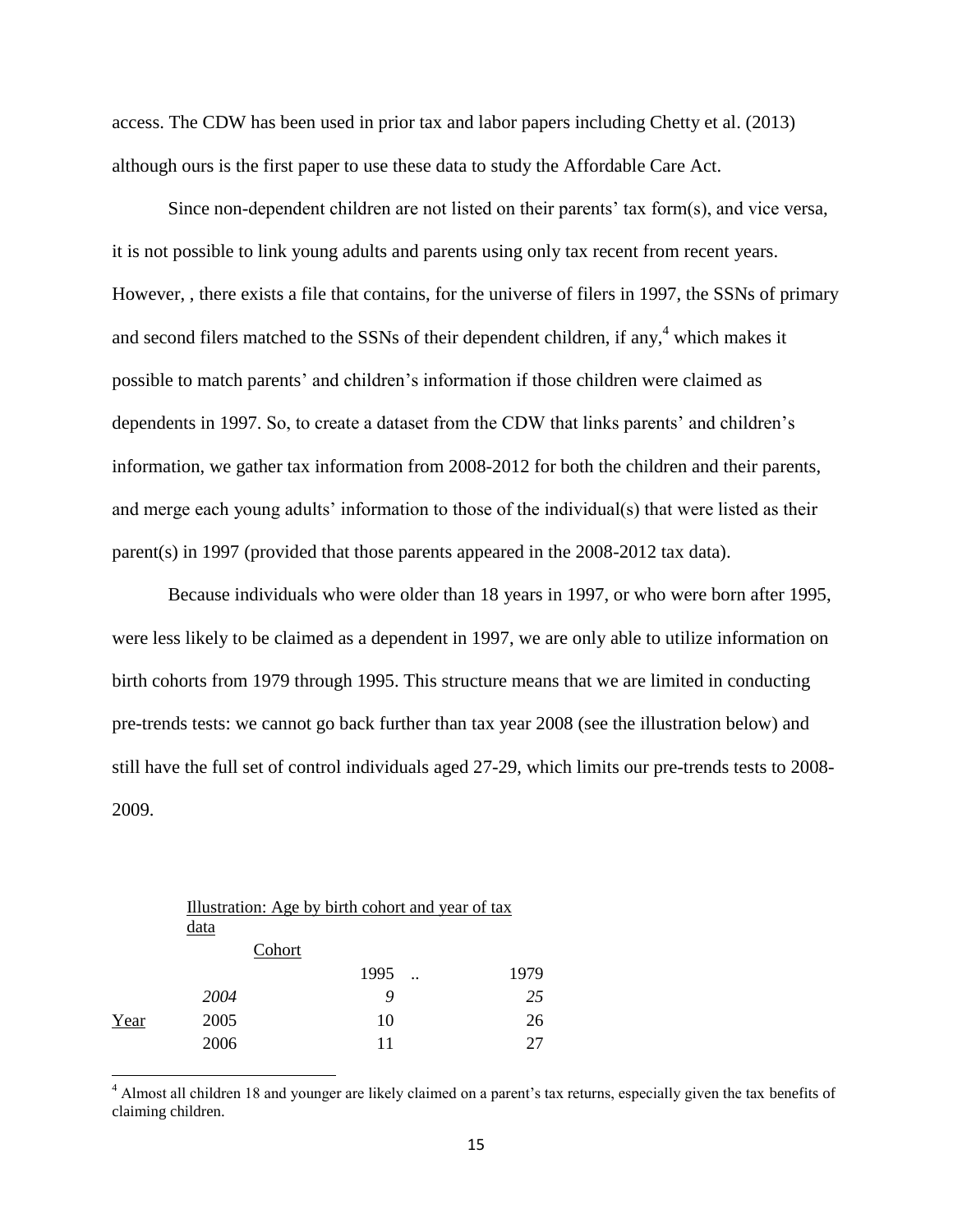| 2007 | 12 | 28 |
|------|----|----|
| 2008 | 13 | 29 |
|      |    |    |
| 2012 | 17 | 33 |

Note: Oldest age of dependent is assumed to be 18 in 1997, thus in the 1979 cohort. Italics show what we would have if we expanded years of data to before 2005. The last year back in time for which we would have 27-29 yr olds represented is 2008. If we go back past 2006, we would not have any age in the control age range.

Ideally, we would know in each year of our data 2008-2012 whether the parent has access to employer health insurance. Since the IRS requirement for W2s to include data on employer health insurance started only in 2012, we have this information reported just for one year. In addition, this reporting requirement of the ACA only applies to firms with over 250 workers, and approximately 40% of the US workforce is in firms with fewer than 250 workers,<sup>5</sup> though it appears that compliance with this requirement by large firms is high by our (unreported) calculations using publicly available data from the Medical Expenditure Survey Insurance Component.

We backfill data on employer provision of health insurance for years prior to 2012 using the following steps: using 2012 data, we know whether an employer with a certain Employer Identification Number (EIN) offers health insurance if any of the workers of that EIN have a W2 that reports health insurance. From that, we create a data set of EINs who are known to offer health insurance in 2012. Under the assumption that these employers have always offered health insurance during 2008-2011, and that they offer insurance to all their workers when they offer to any, we have information on employer health insurance offers for 2008-2012. When we examined these data, we found that the rate of employer health insurance increases sharply over time, as we would expect because our method of imputing works best for more recent data. As

<sup>5</sup> Author calculations using data at http://www.bls.gov/web/cewbd/table\_f.txt

That shows that in Q1 2013, 51.6M worked in private firms with fewer than 250 employees, out of a total payroll number of 135.7M (from [https://ycharts.com/indicators/total\\_nonfarm\\_payrolls\)](https://ycharts.com/indicators/total_nonfarm_payrolls).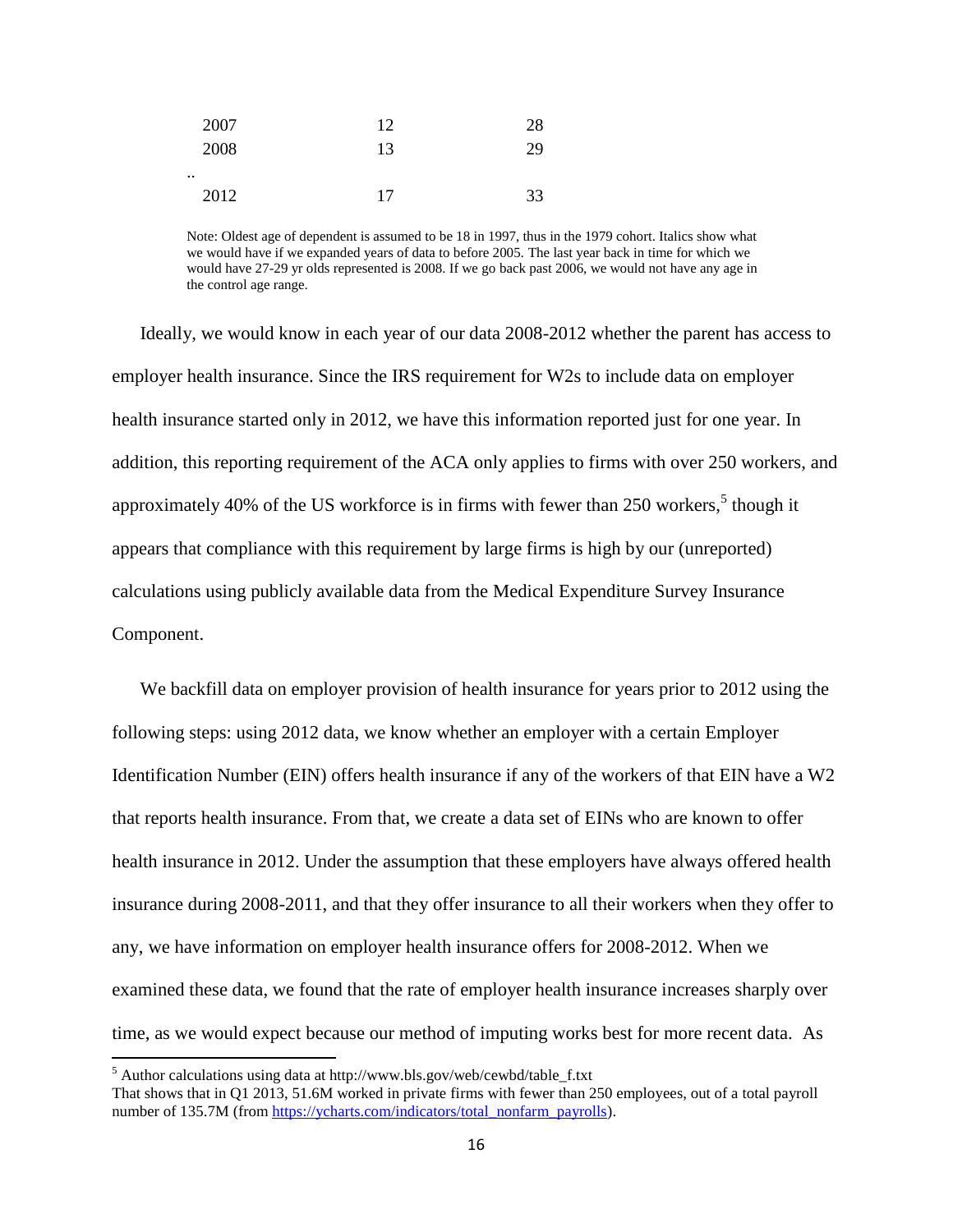an alternative, we use information on whether parents have a retirement plan to which the employer contributes. Retirement plan contributions are recorded on W2s in all years of our data, and there is a high correlation between having employer health insurance and a retirement plan through an employer. Thus, we use this variable as a proxy for availability of health insurance, although we have run estimates with the employer health insurance variable as well and note that results are qualitatively similar.<sup>6</sup>

One may be concerned whether the use of tax data means there is selection into the sample due to the policy changes. However, we have information from W2s and some other tax forms regardless of whether the person filed an income tax return. For example, 1098-T forms are filed by all colleges and universities to the IRS, indicating tuition payments were received on behalf of a student. We examine whether the law changed the probability of filing a tax return, as that would otherwise potentially change our sample composition for variables (such as whether they are married, whether they are self-employed, or whether they have children) that are only available on individuals who file a return.

We use a 1% sample from the parent-child matched CDW for our analysis, consisting of 571,049 unique individuals who range in age from 13-29. When we limit to those aged 19-29 excluding 26 yr olds and use all data on 2008-2012 except 2010, we obtain 1,352,731 personyear observations, corresponding to about 340,000 unique individuals. We examined the breakdown of our sample by year and age and observed that the number of individuals does not change in any systematic way over time as our data are a balanced panel, except that the number of older aged individuals is consistently lower than those at younger ages. This is likely due to the fact that in 1997, those who are aged 17 and 18 are more likely to be already living outside of

 $6$  Another proxy would have been full-time employment in a large firm. However, tax data does not contain information on hours of work.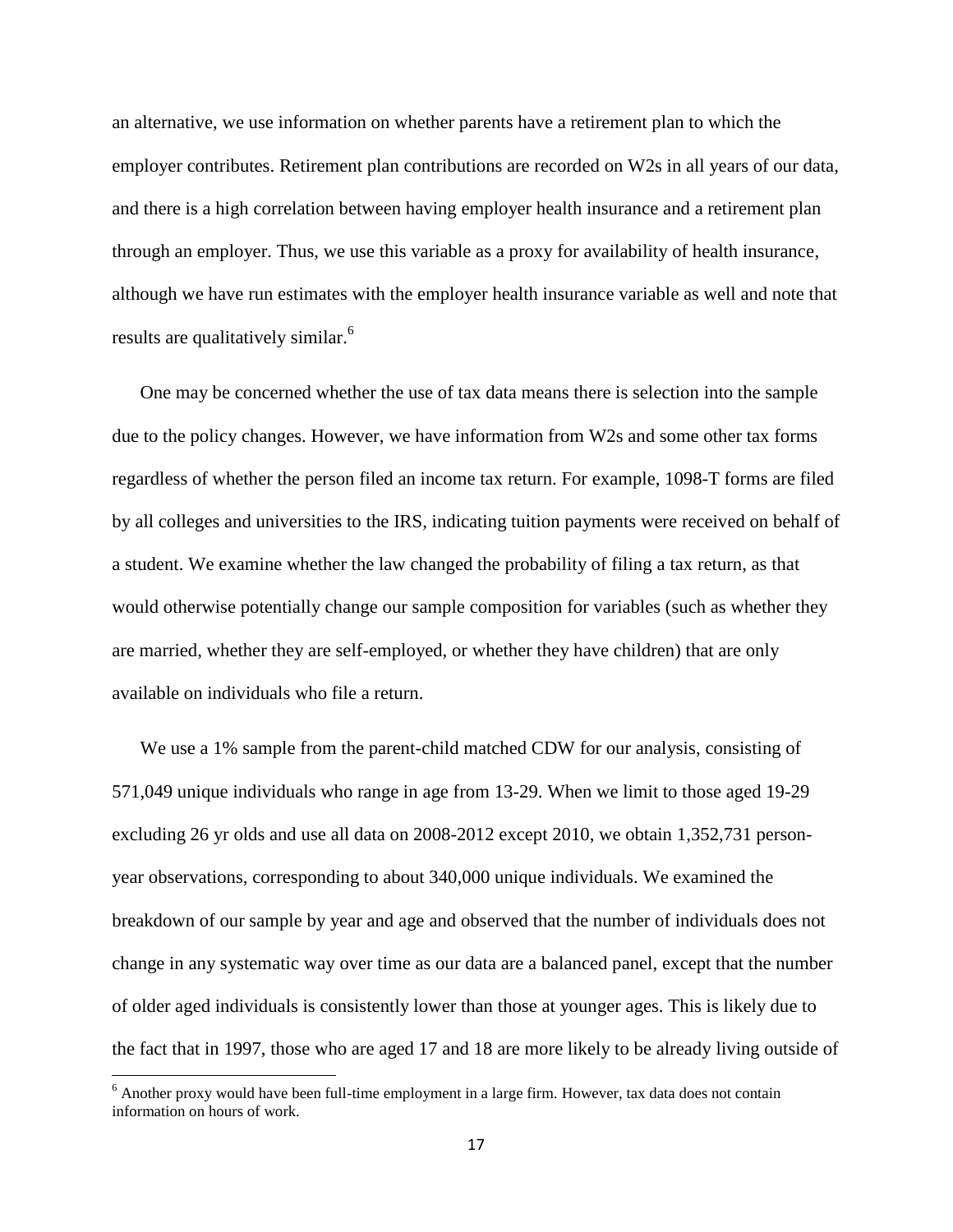the parental household and not claimed as a dependent. We conducted statistical tests to ensure that there are no systematic difference in sample size that aligns with our main identification method, and found no evidence of systematic difference (for example, between treatment and control, before and after the policy, for the DD).<sup>7</sup>

#### Results:

 $\overline{\phantom{a}}$ 

In Figure 3, we display the DD results by plotting the labor market related outcomes over time (2008-2012) for the treatment group and the control group. In almost all the outcomes, it appears that the older and younger groups had similar trends in the period prior to the policy (2008-2009), as well in the post-policy period (2011-2012). There are some exceptions; for example, the non-filer outcome shows a steeper increase for the treatment group than for the control group.  $8 \text{ In Figure 4 we conduct a similar exercise to show the triple difference results}$ visually, using parental access to retirement benefits as the third level of difference. Figure 4 shows that in terms of levels, those whose parents have access to employer benefits have different levels of labor market outcomes, as would be expected of different socioeconomic status groups. However, here too it is not clear that there is any systematic difference in trends before or after the policy.<sup>9</sup>

<sup>&</sup>lt;sup>7</sup> Year varies from 2008-2012, and average number of observations in a given age-year cell is 33,942. There is close to a 50/50 split between treatment and control, and post and pre data. Please see Appendix Table 1 for a breakdown of our sample by age and year.

<sup>&</sup>lt;sup>8</sup> Note, also, that the health insurance variable shows large increases over time for all groups. This is likely an artifact of the way we impute the data for years prior to 2012. For this reason, we have only shown the DDD graphs using the parental retirement plan indicator to measure access to parental employer benefits.

<sup>&</sup>lt;sup>9</sup> We conducted unreported tests of statistical trends in outcomes prior to the policy, between the different control and treatment groups, and describe them in the tables of DD and DDD results.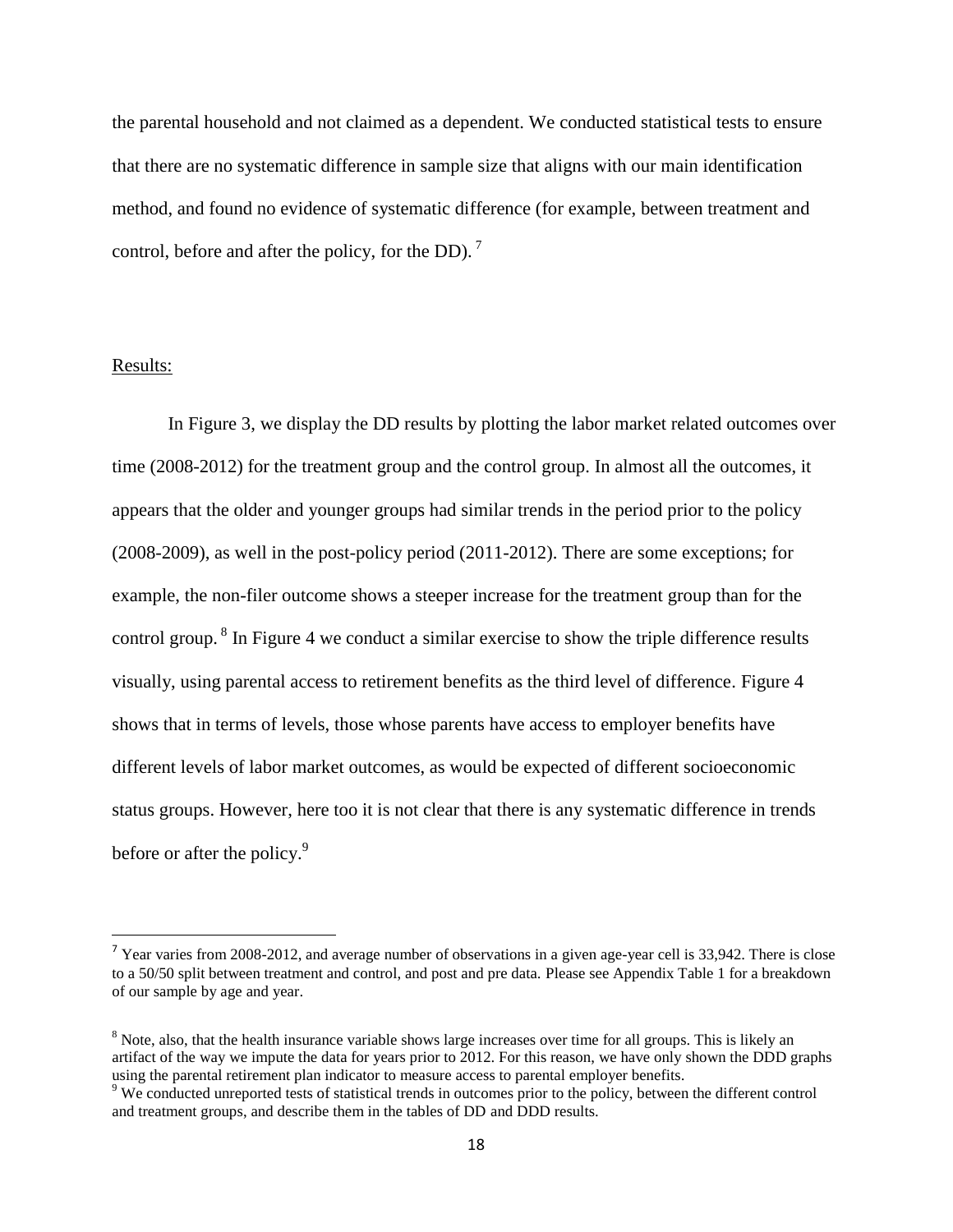Because time trends that look visually the same may mask small differences that would not be apparent to the eye, we next present raw DD and DDD calculations as explained above.<sup>10</sup> These results are reported in Table 1 (DD) and Table 2 (DDD). In Table 1, the value of 0.002 for the raw DD estimate for the "student" outcome indicates that, had the effect been statistically significantly different from 0, the YA provision likely caused an increase of (0.002/0.408)\*100=0.49 percent increase in the probability of being a student. We include columns for noting whether the estimates are statistically significantly different from zero (none are), and a column for whether these outcomes have time trends that differ between the treatment and control groups in the years prior to the policy change (none do). These 'pre-policy trends tests' indicate whether there had been divergent trends in outcomes even before the policy, which would signal unreliability of the DD estimates. In Table 2, the raw DDD estimates too show that there are no outcomes that are statistically significantly different from 0, and that there is just one pre-trends test that fails (non-filers, at the 10% significance level). The coefficient magnitudes in the DD and DDD calculations are also fairly small, often less than one percent of the base. This lack of statistically significant results occurs despite the fact that our sample sizes are in the hundreds of thousands, even with a 1% sample of the CDW, thus would have the power to catch even more differences than in cases that use a smaller sample, as the CPS or ACS.

Taken as a whole, the results presented in the Figures 3-4 and the Tables 1-2 suggest that there is no evidence to indicate that labor market outcomes were affected by the YA provision, even when we look within a group who had access to parental employer benefits compared to

 $10$  We report results that compare 19-25 yr olds to those aged 26-29 years of age. In unreported results, we experimented with alternate treatment groups defined as 23-25 yr olds or just 24-25 yr olds. (In all comparisons, the control group is 27-29 yr olds).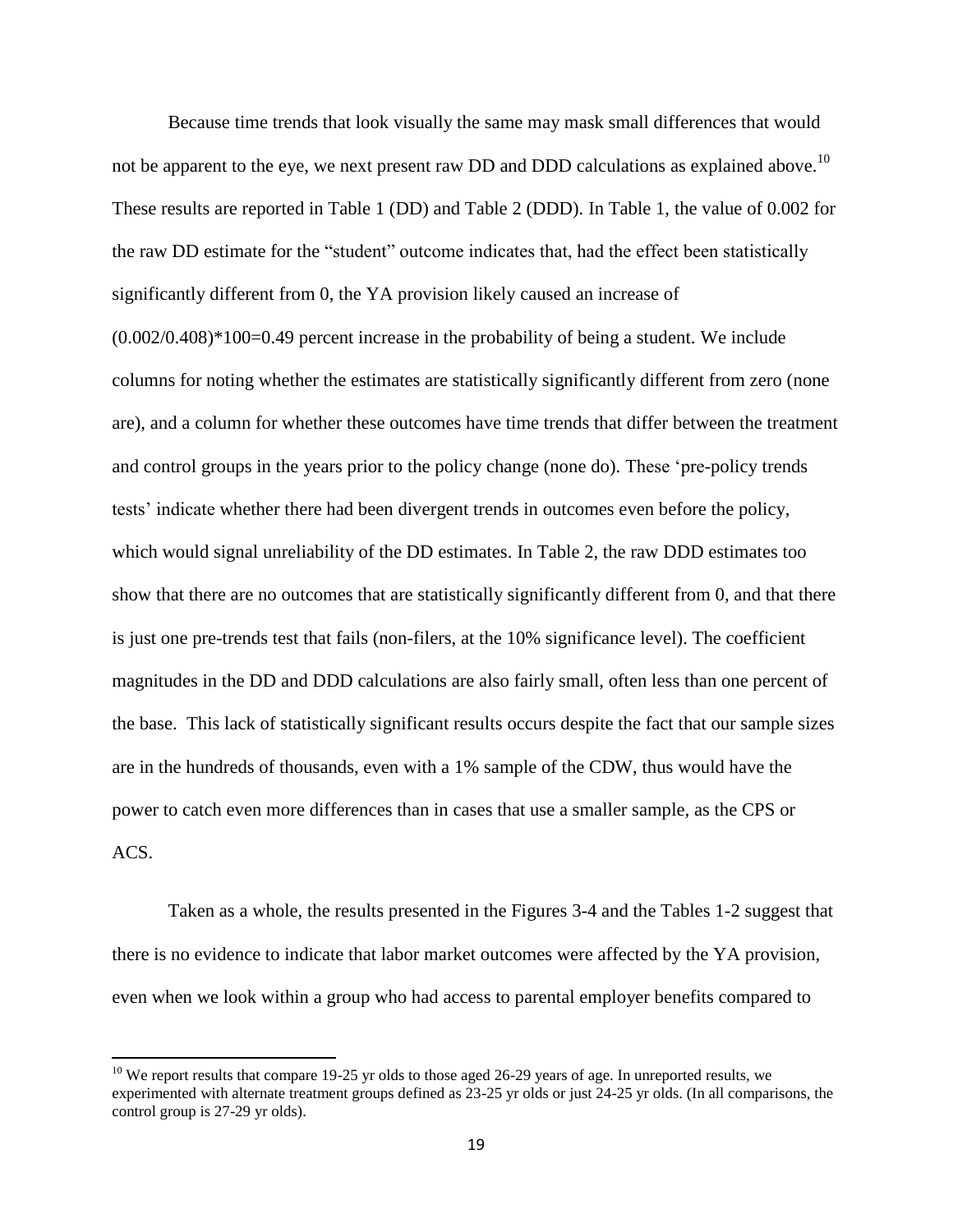those who do not. We found fairly similar results when 23-25 yr olds were used as an alternate treatment group, and when we used our measure of parental employer health insurance for the DDD estimates, in unreported results. Thus the causal effects of the YA provision on labor market related outcomes appears minimal, at least through 2012.

### Limitations and caveats of method and data

There are several caveats to our measures in the tax data. Most notably, we are unable to examine dependent health insurance as an outcome, while almost all prior papers on the YA requirement have been able to ascertain some effect on dependent coverage, or private health insurance. Having that outcome in our data could enable us to provide a definitive DDD estimate on the insurance impact of the law and ascertain an IV equivalent within the same data set. However, we take as given that were this information reported, our method would also show an increase in dependent coverage. Estimates in Akosa Antwi et al 2013 show about a 7 percentage point increase in dependent employer coverage for young adults aged 19-25 in the period after the law, compared to before the law. We do not have a comprehensive DDD estimate for insurance coverage from that paper, but we expect it to be in the 10-14 percentage point range; our estimates indicate that 56% of all young adults have parents with access to retirement benefits (which we take to proxy for health insurance availability).

Our DDD method relies on separating those with access to coverage through parents. Since our variable for employer health insurance through W2s is not reported for all employers and only actually reported in 2012, we rely on data regarding retirement plans. Although there is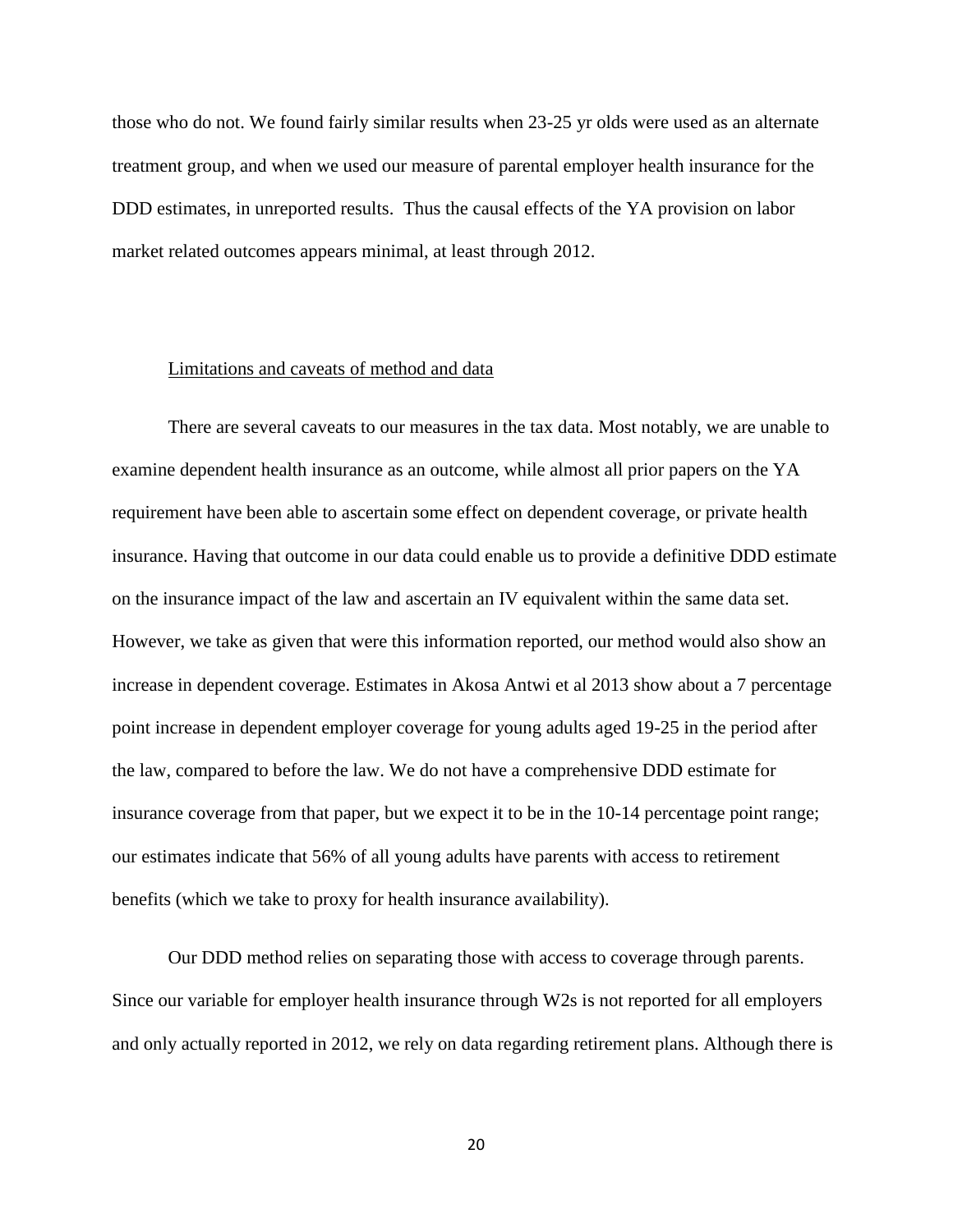a high correlation between the two, the use of retirement plan availability introduces some measurement error into the DDD estimate.

Another limitation is that tax data only provide annual observations. Thus, we cannot split the 2010 year into pre and post periods as we could if the data were available quarterly.

# Conclusion

There is very little prior evidence on how access to health insurance affects socioeconomic outcomes of young adults relevant for public finance. Tax data provide a unique method to estimate the impact of the YA ACA requirement using a triple difference strategy, as well as a large sample of administratively reported data. Prior evidence showed a reduction in hours, and an increase in entrepreneurial activity, but no effect on being in the labor market or other outcomes. The outcomes we study: are whether the individual worked at all in the formal sector, self-employment, holding of employer provided retirement and health benefits, educational enrollment, total wages, whether income tax returns were filed, whether married and whether had children. We find no statistically significant effects on any of the outcomes we study, and implied magnitudes are small. This finding holds even in our more stringent specification, our DDD approach. As a caveat, our data on holding of employer-provided health insurance is potentially weak as it was only recently mandated as a reporting requirement on W2, and only for large employers. However, we do not find qualitatively different results from the use of retirement benefits as a proxy for health insurance. Although it is possible that labor market outcomes have changed in ways not captured by tax data (e.g. hours of work may change even while total wages do not, and non-reported self-employment may change), our evidence suggests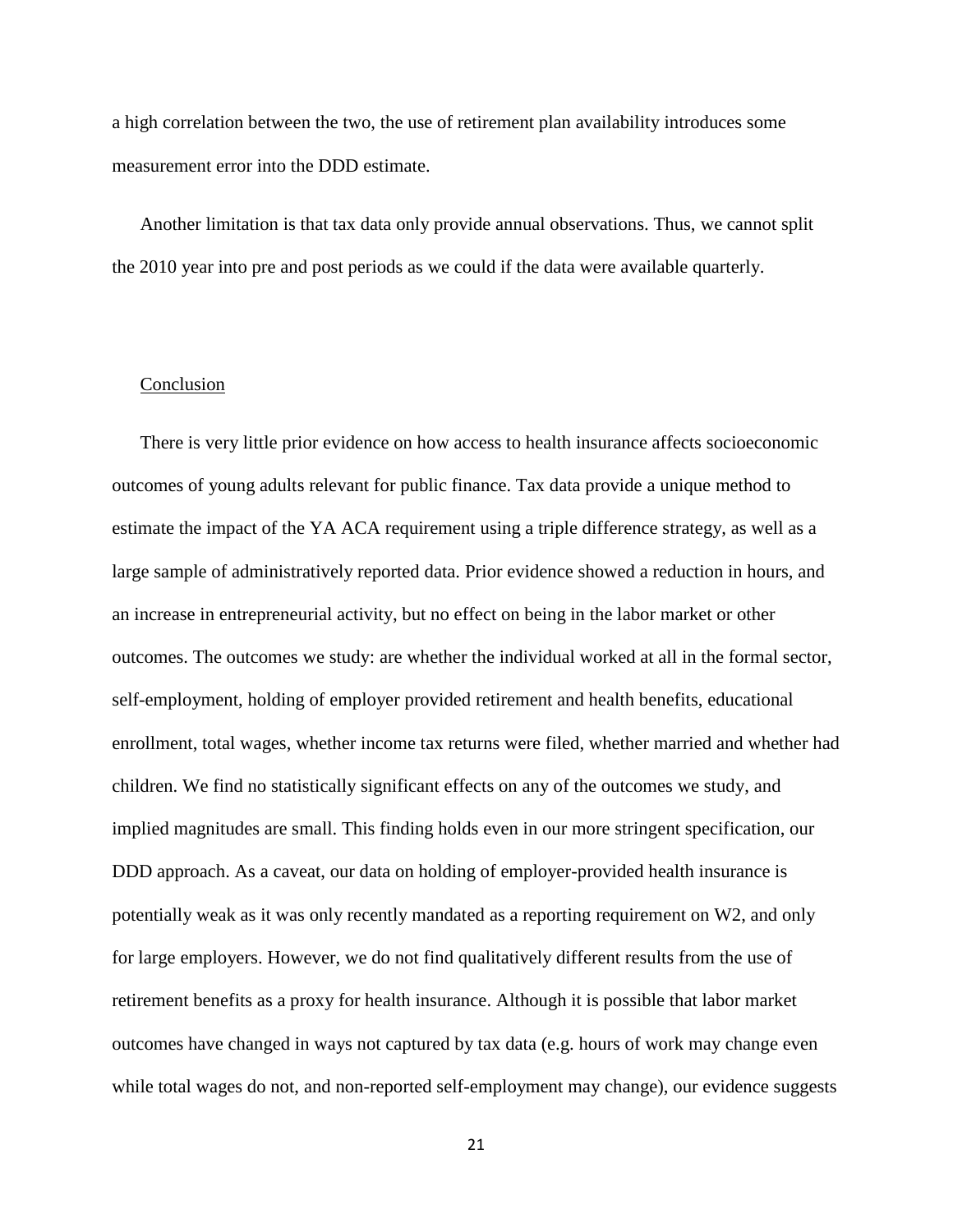that the extension of health insurance to young adults did not substantially alter labor market outcomes thus far.

Aside from the labor supply effects of the young adult provision, there are also distributional implications of expanded insurance as a dependent: the provision spreads costs to parents and co-workers of the parents. Employer health insurance is partially taxpayer financed because of the generous exclusion it entails. Medicaid expansions and exchange subsidies, on the other hand, are almost entirely taxpayer financed.

Tax data have been used to study the labor market impacts of health insurance in the past (e.g. Heim and Lurie 2010); however, we are the first to use tax data to look at the effect of the ACA on labor market outcomes. As data become available, we will be able to analyze other features of the ACA. For example, we will be able to study how labor market outcomes and health insurance changes for young adults who do not have access to parental benefits, in response to Exchange and Medicaid expansions that occurred in 2014.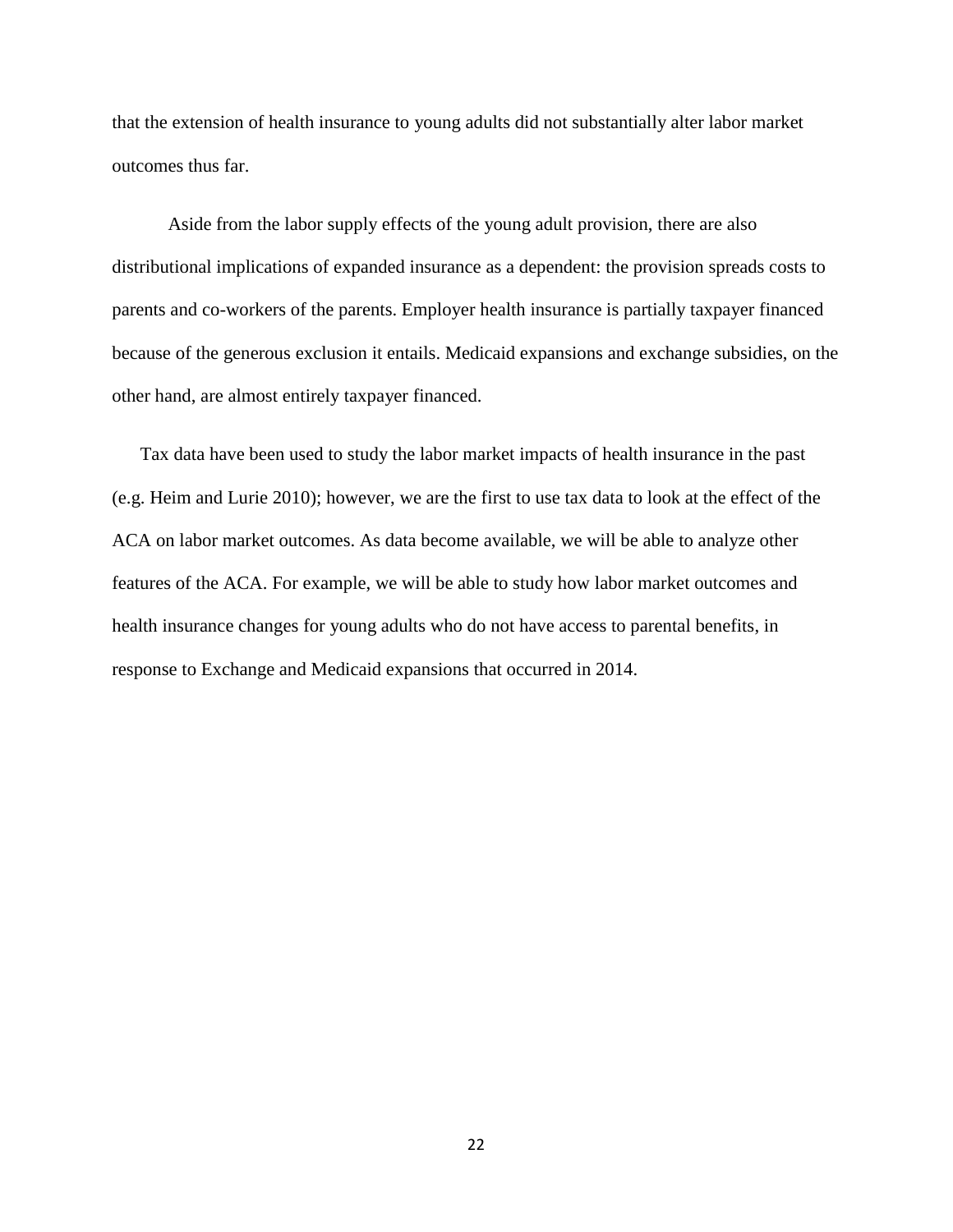# References

Akosa Antwi, Y., Moriya, A. S., and Simon, K. 2013. "Effects of Federal Policy to Insure Young Adults: Evidence from the 2010 Affordable Care Act Dependent Coverage Mandate." *American Economic Journal: Economic Policy*. 4(4):1{28}

Akosa Antwi, Y., Moriya, A. S., and Simon, K. 2014. ["Access to Health Insurance and the Use](http://www.nber.org/papers/w20202)  [of Inpatient Medical Care: Evidence from the Affordable Care Act Young Adult Mandate"](http://www.nber.org/papers/w20202). Working Paper.

Baicker, K. A., Finkelstein, J. Song and S. Taubman. 2013. " The Impact of Medicaid on Labor Force Activity and Program Participation: Evidence from the Oregon Health Insurance Experiment". NBER WP.

Bailey, J. and A. Chorniy. 2014. "Employer provided health insurance and job mobility: Did the Affordable Care Act Reduce Job Lock?" Working paper, Temple University.

Bailey, J., 2014. Health insurance and the supply of entrepreneurs: New evidence from the affordable care act's dependent coverage mandate. Ph.D. thesis, Temple University. URL [http://papers.ssrn.com/sol3/papers.cfm?abstract\\_id=2230099](http://papers.ssrn.com/sol3/papers.cfm?abstract_id=2230099)

Barbaresco, S., C. Courtemanche and Y.Qi . Impacts of the Affordable Care Act Dependent Coverage Provision on Health- Related Outcomes of Young Adults. National Bureau of Economic Research Working Paper. May, 2014.

Blau, David and Donna B. Gilleskie. 2001. Retiree health insurance and the labor force behavior of older men in the 1990s. *The Review of Economics and Statistics,* 83(1):64-80.

Buchmueller, Thomas C. and Robert G. Valletta, 1999. "The Effect of Health Insurance on Married Female Labor Supply," *Journal of Human Resources*, vol. 34(1), pages 42-70.

Cantor, J. C., A. C. Monheit, D. DeLia, and K. Lloyd (2012). "Early Impact of the Affordable Care Act on Health Insurance Coverage of Young Adults." *Health Services Research*, 47(5) 1773-1798.

Chetty, Raj, John N. Friedman and Emmanuel Saez. 2013. "Using differences in knowledge across neighborhoods to uncover the impacts of the EITC on earnings." *American Economic Review*, 103(7):2683–2721, 2013.

Cooper, P. and Alan C. Monheit. 1993. Does employment-related health insurance inhibit job mobility? *Inquiry*, 30(4):400-416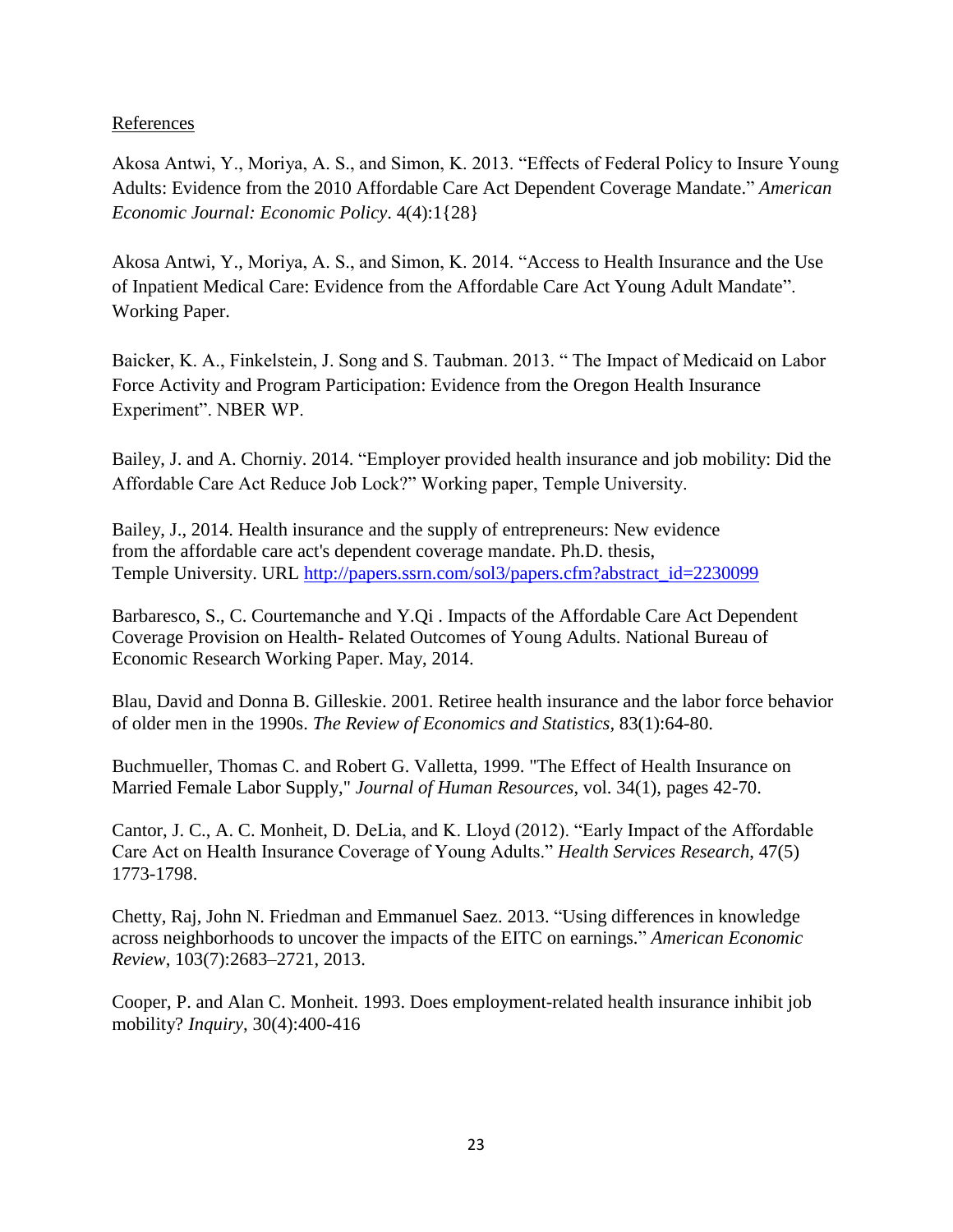Dague, L., Thomas DeLeire, and Lindsey Leininger. "The Effect of Public Insurance Eligibility for Childless Adults on their Labor Supply," Texas A&M University Working Paper, March 2013

Danziger, S. and Ratner, D. (2010). "Labor Market Outcomes and the Transition to Adulthood." *The Future of Children* 20(2): 133-151.

Dave, D., S. Decker, R. Kaestner and K. Simon. 2014. "The Effect of Medicaid Expansions in the Late 1980s and Early 1990s on the Labor Supply of Pregnant Women." NBER WP.

Decker, S., and Frederic W. Selck. The Effect of the Original Introduction of Medicaidon Welfare Participation and Female Labor Supply." *Review of Economics of the Household*. 10(2012): 541-556.

Depew, B. 2014. "The effect of state dependent mandate laws on the labor supply decisions of young adults." Working paper.

Dillender. 2014. "Do more health insurance options lead to higher wages? Evidence from states extending dependent coverage." *Journal of Health Economics*, 36:84-97, July

Finkelstein, A., S. Taubman, , B. Wright, M. Bernstein, J. Gruber, J. P. Newhouse, H. Allen and K. Baicker (2012). "The Oregon Health Insurance Experiment: Evidence from the First Year," *The Quarterly Journal of Economics*, vol. 127(3), pages 1057-1106.

[Garthwaite,](http://qje.oxfordjournals.org/search?author1=Craig+Garthwaite&sortspec=date&submit=Submit) C., Tal [Gross](http://qje.oxfordjournals.org/search?author1=Tal+Gross&sortspec=date&submit=Submit) and Matthew J. [Notowidigdo.](http://qje.oxfordjournals.org/search?author1=Matthew+J.+Notowidigdo&sortspec=date&submit=Submit) "Public Health Insurance, Labor Supply, and Employment Lock," *The Quarterly Journal of Economics.* 129 (2014): 653-696.

Gruber, Jonathan. 1994. The incidence of mandated maternity benefits. *The American Economic Review*, 84(3):622-641.

Gruber, Jonathan and Brigitte C. Madrian. 1995. "Health-Insurance Availability And The Retirement Decision," *American Economic Review*, 1995, v85(4), 938-948.:

Ham, John and Lara D. Shore-Sheppard. 2005. Did expanding medicaid affect welfare participation? Industrial and Labor Relations Review, 58(3):452-470

Hamersma, S. and M. Kim. 2009. "The effect of parental Medicaid expansion on job mobility." *Journal of Health Economics*. 28 (4) 761-770.

Heim, Bradley T. and Ithai Z. Lurie. (2010). "The Effect of Self-Employed Health Insurance Subsidies on Self-Employment." *Journal of Public Economics*. Vol. 94(11-12), p. 995-1007.

Holtz-Eakin, Douglas, John R. Penrod, and Harvey S. Rosen. 1996. "Health Insurance and the Supply of Entrepreneurs." *Journal of Public Economics*. 62:209-235.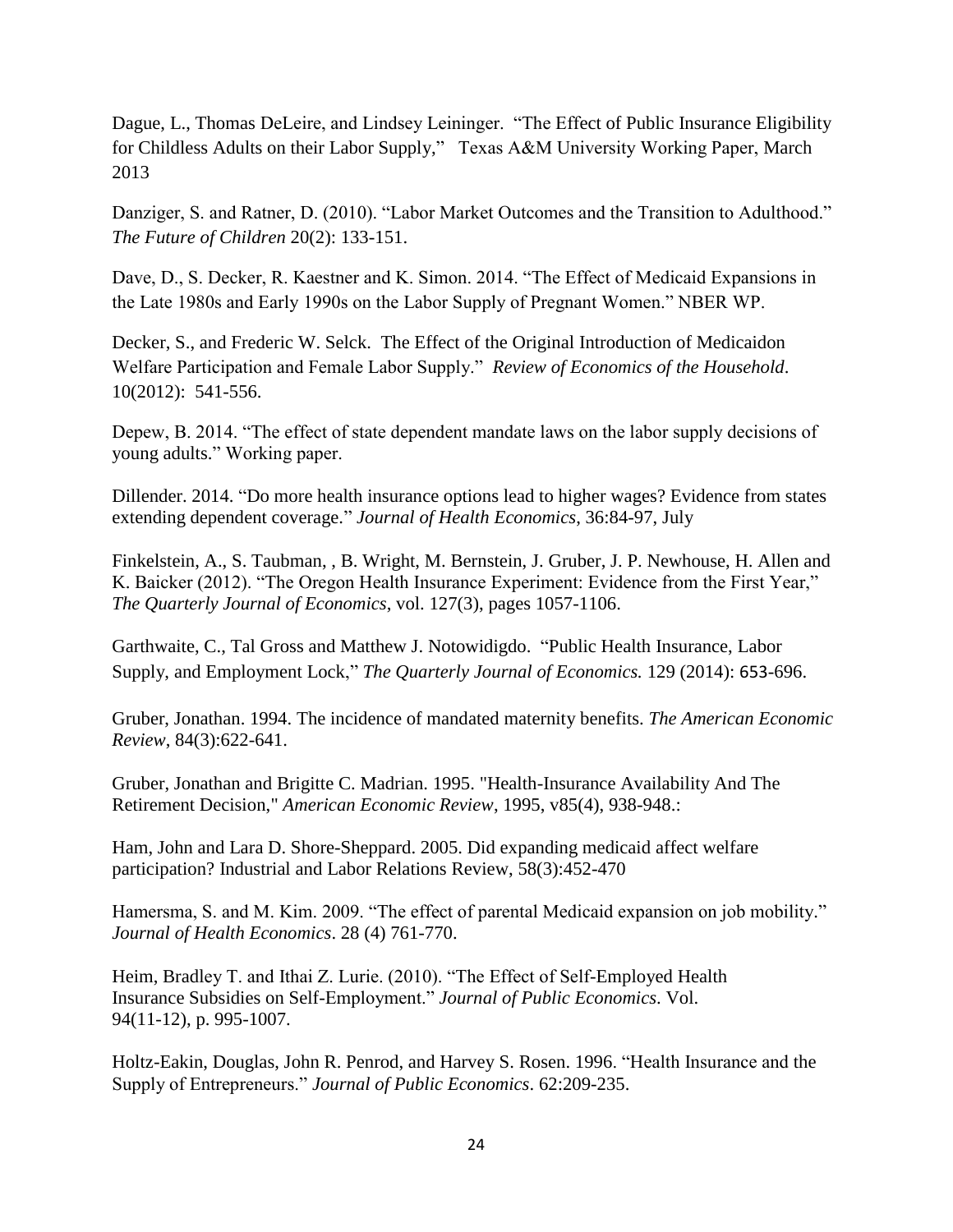Hoynes,H. Douglas L. Miller, and Jessamyn Schaller. 2012. Who suffers during recessions? *Journal of Economic Perspectives*, 26(3):27-48, Summer.

[Kapur,](javascript:__doLinkPostBack() K., and Jeannette [Rogowski. "](javascript:__doLinkPostBack()The Role of Health Insurance in Joint Retirement among Married Couples." *Industrial and Labor Relations Review*, 60(2007): 397-407.

Kolstad, J., and A. Kowalski. 2012. "Mandate based health reform and the labor market: Evidence from the Massachusetts Reform." NBER WP.

Levine, P. Robin McKnight, and Samantha Heep. 2011. How effective are public policies to increase health insurance coverage of young adults? *American Economic Journal: Economic Policy*, 3(1):129-156

Madrian. B. 2006. "The U.S. Healthcare System and Labor Markets". NBER WP.

Madrian, Brigitte and Lars J. Lefgren. 1998. The Effect of Health Insurance on Transitions to Self Employment. Working Paper.

Monheit, A., Joel C. Cantor, Derek DeLia, and Dina Bello 2011. "How have state policies to expand dependent coverage affected the health insurance status of young adults." *Health Services Research*, 46(1):251-267.

Mulligan, C. 2013. "Average Marginal Labor Income Tax Rates Under the Affordable Care Act." NBER WP.

Pohl. 2014. Medicaid and the labor supply of single mothers: Implications for health care reform. Working Paper.

Sommers, B. D., T. Buchmueller, S. L. Decker, C. Carey and R. Kronick. (2013). "The Affordable Care Act Has Led To Significant Gains In Health Insurance And Access To Care For Young Adults." *Health Affairs*, *32*(1), 165-174.

Strumpf, E. 2010. Employer-sponsored health insurance for early retirees: impacts on retirement, health, and health care. *Journal of Health Economics*, 10(2):105-147.

Strumpf, E. 2011. Medicaid's effect on single women's labor supply: Evidence from the introduction of Medicaid. *Journal of Health Economics*, 30(3):531-548.

Wellington, Alison. 2001. "Health Insurance Coverage and Entrepreneurship." *Contemporary Economic Policy*. 19(4): 465-478.

Yelowitz, A. 1995. The medicaid notch, labor supply, and welfare participation: Evidence from eligibility expansions. *The Quarterly Journal of Economics*, 110(4):909-939.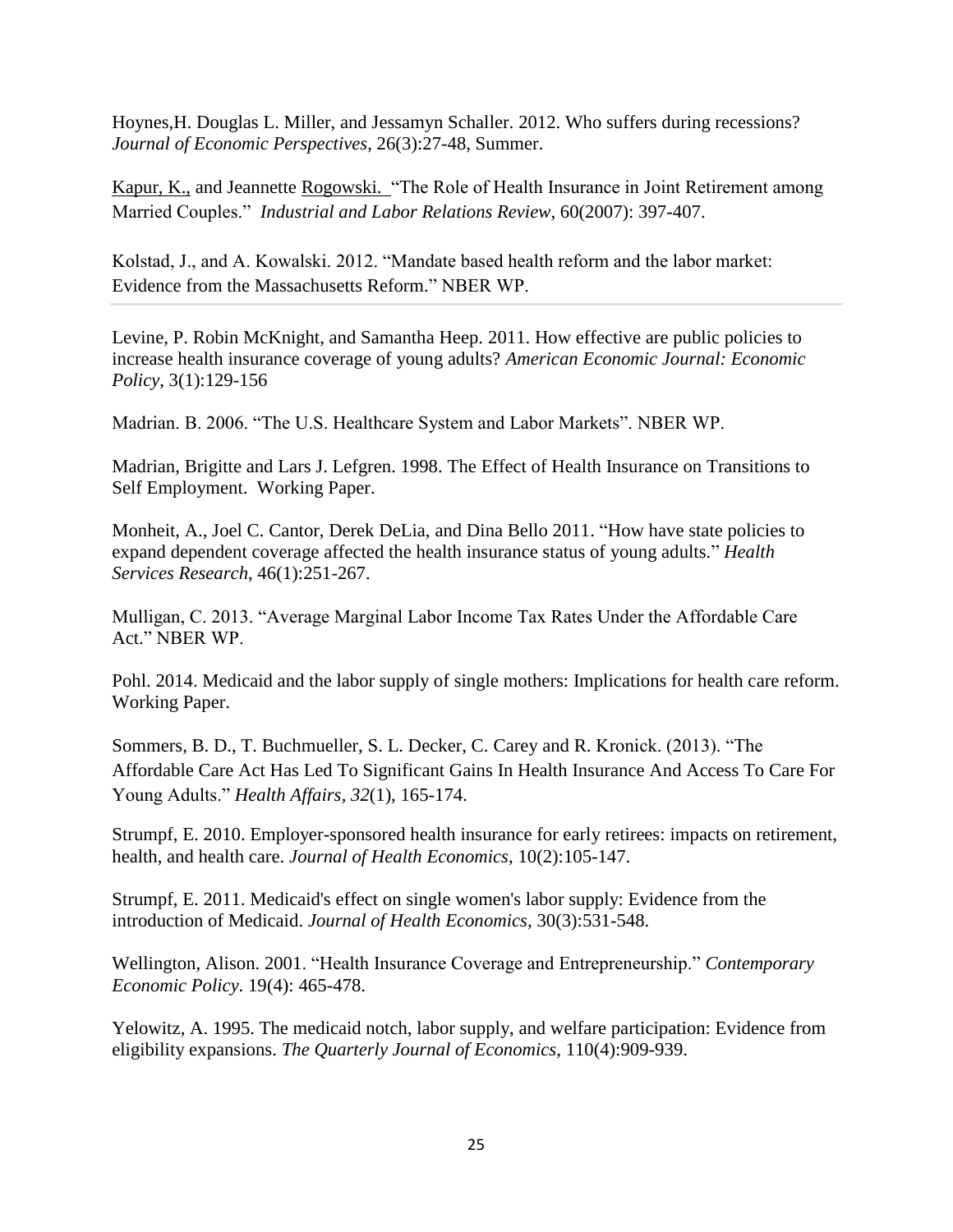#### Figure 3: DD Graphs

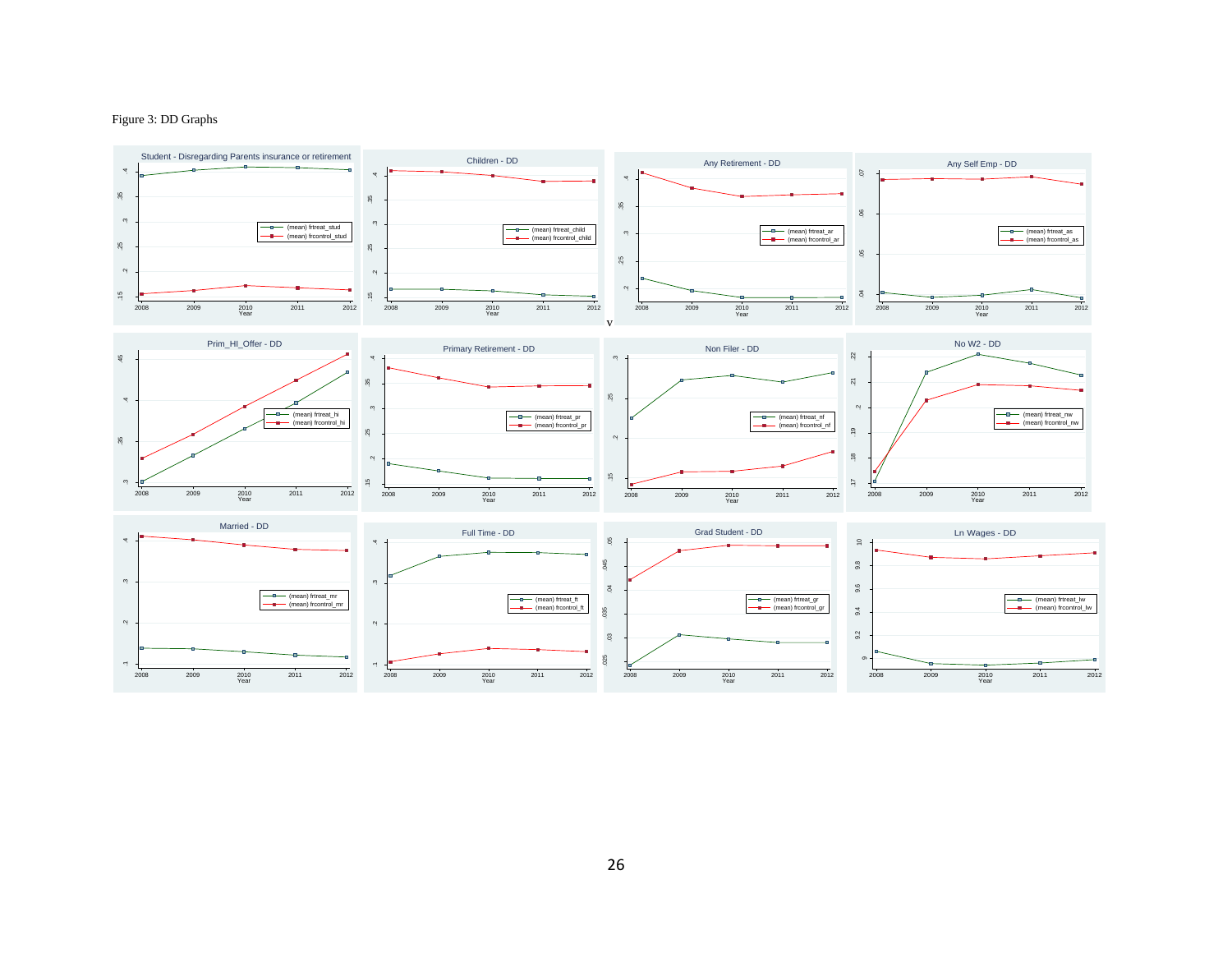Note: Definitions of abbreviations used in the Figure. Student=enrolled in college or university, Children=has any children, LnWage=log annual wages, Primary Retirement=has retirement from primary employer, Full Time=full time student, Any Retirement=has retirement at any job that year, Any Self Emp=has any source of earnings that is self-employment, non-filer=did not file tax return, no W2=did not have a Form W2 that year (non worker), prim\_HI Offer=had an offer of health insurance at primary job, grad student=enrolled as a graduate student, married=married.



Figure 4: DDD Graphs

Note: please see definitions in note to Figure 3.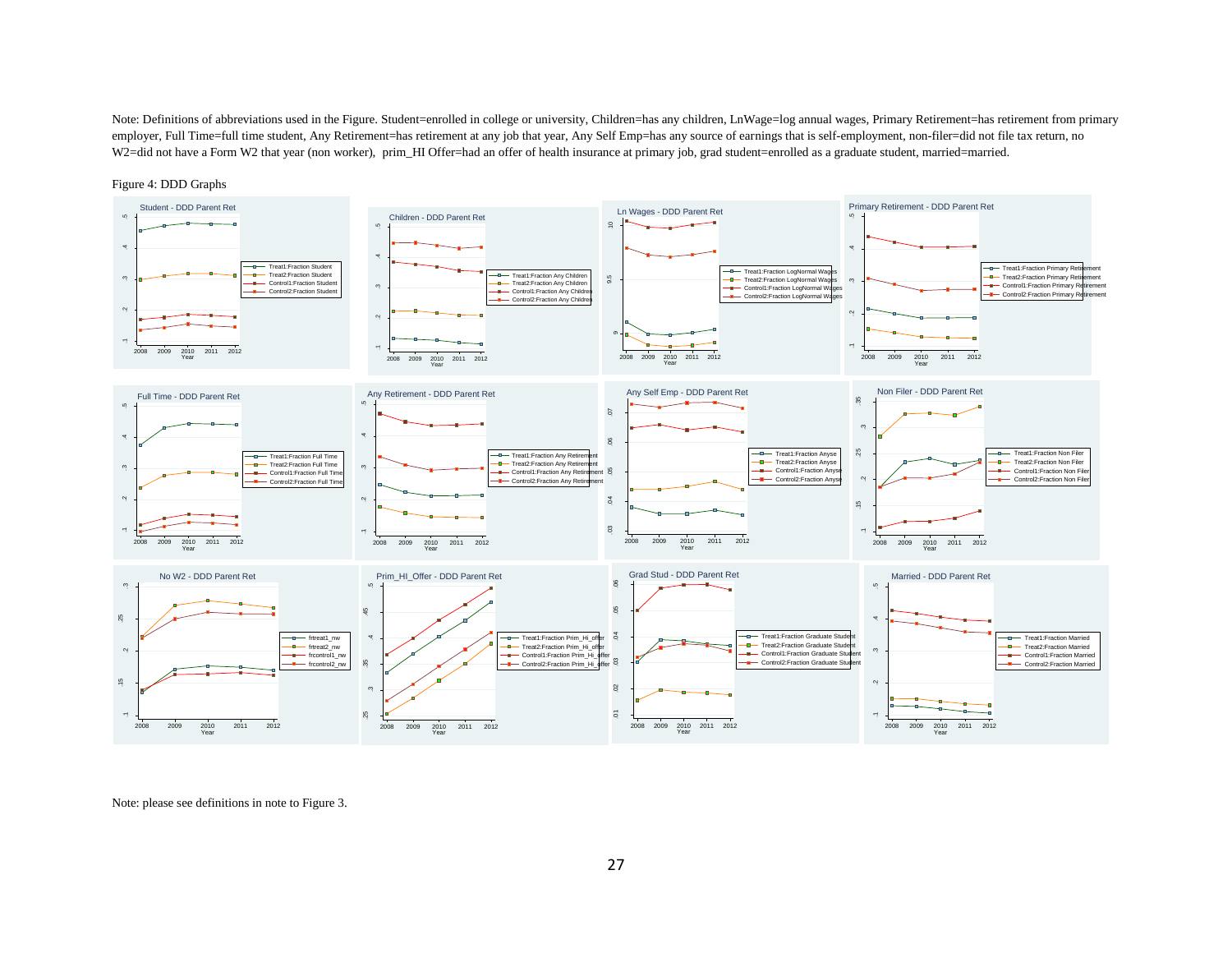| Table 1: DD Calculations                                                                                                                                                                                                                                                                                                                                                                                                                                                                                                                                                                                                                                                                                                                                                                                                                                                                                                          |                                                         |                      |                        |                        |                   |                                              |                                                                          |
|-----------------------------------------------------------------------------------------------------------------------------------------------------------------------------------------------------------------------------------------------------------------------------------------------------------------------------------------------------------------------------------------------------------------------------------------------------------------------------------------------------------------------------------------------------------------------------------------------------------------------------------------------------------------------------------------------------------------------------------------------------------------------------------------------------------------------------------------------------------------------------------------------------------------------------------|---------------------------------------------------------|----------------------|------------------------|------------------------|-------------------|----------------------------------------------|--------------------------------------------------------------------------|
| Variable                                                                                                                                                                                                                                                                                                                                                                                                                                                                                                                                                                                                                                                                                                                                                                                                                                                                                                                          | (Post-Pre) <sub>treat</sub> -(Post-<br>$Pre)_{control}$ | $(Post-Pre)_{treat}$ | $(Post-Pre)_{control}$ | Mean (post, treatment) | Percent<br>Effect | Statisti<br>cal<br>signifi<br>cance<br>level | Whether trends are different, pre<br>policy at certain significant level |
| Student                                                                                                                                                                                                                                                                                                                                                                                                                                                                                                                                                                                                                                                                                                                                                                                                                                                                                                                           | 0.002                                                   | 0.008                | 0.007                  | 0.408                  | 0.49              |                                              |                                                                          |
| any children                                                                                                                                                                                                                                                                                                                                                                                                                                                                                                                                                                                                                                                                                                                                                                                                                                                                                                                      | 0.008                                                   | $-0.013$             | $-0.021$               | 0.16                   | 5                 |                                              |                                                                          |
| any retirement                                                                                                                                                                                                                                                                                                                                                                                                                                                                                                                                                                                                                                                                                                                                                                                                                                                                                                                    | 0.001                                                   | $-0.024$             | $-0.025$               | 0.183                  | 0.54              |                                              |                                                                          |
| any self-employment                                                                                                                                                                                                                                                                                                                                                                                                                                                                                                                                                                                                                                                                                                                                                                                                                                                                                                               | 0.001                                                   | 0.0003               | $-0.0004$              | 0.04                   | 2.5               |                                              |                                                                          |
| full time student                                                                                                                                                                                                                                                                                                                                                                                                                                                                                                                                                                                                                                                                                                                                                                                                                                                                                                                 | 0.013                                                   | 0.030                | 0.017                  | 0.375                  | 3.47              |                                              |                                                                          |
| primary retirement                                                                                                                                                                                                                                                                                                                                                                                                                                                                                                                                                                                                                                                                                                                                                                                                                                                                                                                | 0.004                                                   | $-0.022$             | $-0.026$               | 0.159                  | 2.52              |                                              |                                                                          |
| Married                                                                                                                                                                                                                                                                                                                                                                                                                                                                                                                                                                                                                                                                                                                                                                                                                                                                                                                           | 0.011                                                   | $-0.018$             | $-0.029$               | 0.125                  | 8.8               |                                              |                                                                          |
| graduate student                                                                                                                                                                                                                                                                                                                                                                                                                                                                                                                                                                                                                                                                                                                                                                                                                                                                                                                  | $-0.002$                                                | 0.001                | 0.003                  | 0.028                  | $-7.14$           |                                              |                                                                          |
| Nonfiler                                                                                                                                                                                                                                                                                                                                                                                                                                                                                                                                                                                                                                                                                                                                                                                                                                                                                                                          | 0.003                                                   | 0.027                | 0.024                  | 0.277                  | 1.08              |                                              |                                                                          |
| no w2                                                                                                                                                                                                                                                                                                                                                                                                                                                                                                                                                                                                                                                                                                                                                                                                                                                                                                                             | 0.004                                                   | 0.023                | 0.019                  | 0.215                  | 1.86              |                                              |                                                                          |
| health insurance offer                                                                                                                                                                                                                                                                                                                                                                                                                                                                                                                                                                                                                                                                                                                                                                                                                                                                                                            | 0.002                                                   | 0.099                | 0.096                  | 0.433                  | 0.46              |                                              |                                                                          |
| log wage                                                                                                                                                                                                                                                                                                                                                                                                                                                                                                                                                                                                                                                                                                                                                                                                                                                                                                                          | $-0.028$                                                | $-0.034$             | $-0.006$               | 8.97                   | $-0.31$           |                                              |                                                                          |
| Note: The "Mean" column shows the mean of the outcome, for the treatment group, in the post period. The "Percent Effect" column<br>shows the first column (the DD estimate), divided by the mean, and multiplied by 100, thus showing the effect size as a percent of<br>the mean. The "statistical significance level" column shows whether the raw DD estimate is statistically significant. The last column<br>notes whether the outcome in question showed statistically significantly different pre-policy time trends when comparing the<br>treatment group to the control group, and if so, at what level of statistical significance. In both the last 2 columns, *** indicates<br>statistical significance at the 1% level; ** indicates the 5% level, and * indicated the 10% level. These columns show that none of<br>the DD estimates or the pre-trends tests meets conventional levels of statistical significance. |                                                         |                      |                        |                        |                   |                                              |                                                                          |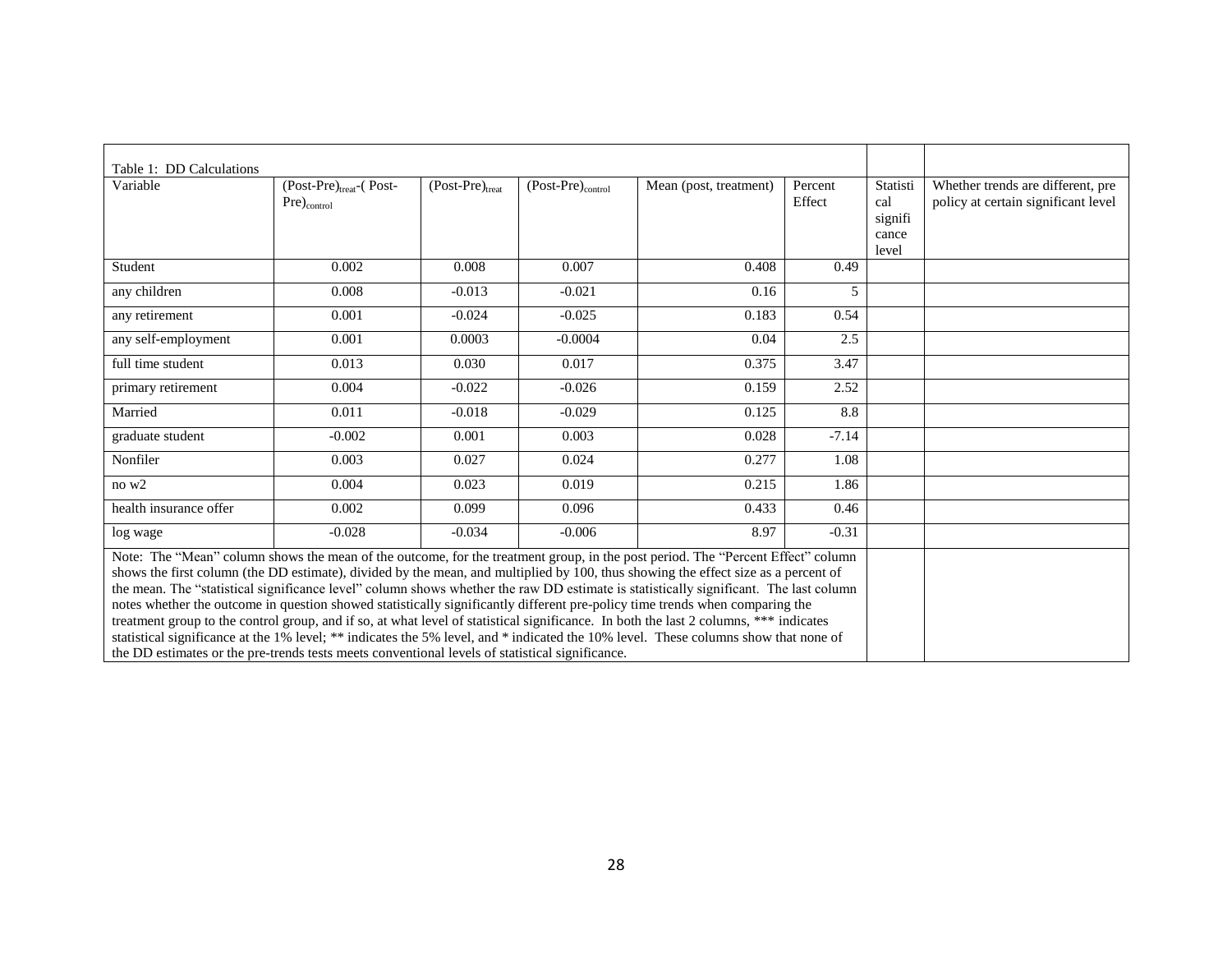| Table 2: DDD Calculations                                                                                                                                                                                                                                                                                                                                                                                                                                                                                                                                                                                                                                                                                                                                                                                                                                                                                                                                                                                                                                                                                                                                                                                                                                                                                                                                                                                                                                                                |            |                                                    |                      |                                      |                                                                                         |
|------------------------------------------------------------------------------------------------------------------------------------------------------------------------------------------------------------------------------------------------------------------------------------------------------------------------------------------------------------------------------------------------------------------------------------------------------------------------------------------------------------------------------------------------------------------------------------------------------------------------------------------------------------------------------------------------------------------------------------------------------------------------------------------------------------------------------------------------------------------------------------------------------------------------------------------------------------------------------------------------------------------------------------------------------------------------------------------------------------------------------------------------------------------------------------------------------------------------------------------------------------------------------------------------------------------------------------------------------------------------------------------------------------------------------------------------------------------------------------------|------------|----------------------------------------------------|----------------------|--------------------------------------|-----------------------------------------------------------------------------------------|
| Variable                                                                                                                                                                                                                                                                                                                                                                                                                                                                                                                                                                                                                                                                                                                                                                                                                                                                                                                                                                                                                                                                                                                                                                                                                                                                                                                                                                                                                                                                                 | <b>DDD</b> | Mean (post, treatment, parents with<br>retirement) | Percent effect (ret) | Statistical<br>significance<br>level | Whether<br>trends are<br>different,<br>pre policy<br>at certain<br>significant<br>level |
| student                                                                                                                                                                                                                                                                                                                                                                                                                                                                                                                                                                                                                                                                                                                                                                                                                                                                                                                                                                                                                                                                                                                                                                                                                                                                                                                                                                                                                                                                                  | 0.001      | 0.48                                               | 0.21                 |                                      |                                                                                         |
| any children                                                                                                                                                                                                                                                                                                                                                                                                                                                                                                                                                                                                                                                                                                                                                                                                                                                                                                                                                                                                                                                                                                                                                                                                                                                                                                                                                                                                                                                                             | 0.009      | 0.121                                              | 7.44                 |                                      |                                                                                         |
| any retirement                                                                                                                                                                                                                                                                                                                                                                                                                                                                                                                                                                                                                                                                                                                                                                                                                                                                                                                                                                                                                                                                                                                                                                                                                                                                                                                                                                                                                                                                           | $-0.001$   | 0.212                                              | $-0.47$              |                                      |                                                                                         |
| any self employment                                                                                                                                                                                                                                                                                                                                                                                                                                                                                                                                                                                                                                                                                                                                                                                                                                                                                                                                                                                                                                                                                                                                                                                                                                                                                                                                                                                                                                                                      | $-0.001$   | 0.036                                              | $-2.78$              |                                      |                                                                                         |
| full time student                                                                                                                                                                                                                                                                                                                                                                                                                                                                                                                                                                                                                                                                                                                                                                                                                                                                                                                                                                                                                                                                                                                                                                                                                                                                                                                                                                                                                                                                        | 0.010      | 0.445                                              | 2.25                 |                                      |                                                                                         |
| primary retirement                                                                                                                                                                                                                                                                                                                                                                                                                                                                                                                                                                                                                                                                                                                                                                                                                                                                                                                                                                                                                                                                                                                                                                                                                                                                                                                                                                                                                                                                       | $-0.0004$  | 0.186                                              | $-0.22$              |                                      |                                                                                         |
| Married                                                                                                                                                                                                                                                                                                                                                                                                                                                                                                                                                                                                                                                                                                                                                                                                                                                                                                                                                                                                                                                                                                                                                                                                                                                                                                                                                                                                                                                                                  | $-0.006$   | 0.115                                              | $-5.22$              |                                      |                                                                                         |
| graduate student                                                                                                                                                                                                                                                                                                                                                                                                                                                                                                                                                                                                                                                                                                                                                                                                                                                                                                                                                                                                                                                                                                                                                                                                                                                                                                                                                                                                                                                                         | $-0.001$   | 0.036                                              | $-2.78$              |                                      |                                                                                         |
| non-filer                                                                                                                                                                                                                                                                                                                                                                                                                                                                                                                                                                                                                                                                                                                                                                                                                                                                                                                                                                                                                                                                                                                                                                                                                                                                                                                                                                                                                                                                                | 0.005      | 0.234                                              | 2.14                 |                                      | $\mathcal{R}$                                                                           |
| no w2                                                                                                                                                                                                                                                                                                                                                                                                                                                                                                                                                                                                                                                                                                                                                                                                                                                                                                                                                                                                                                                                                                                                                                                                                                                                                                                                                                                                                                                                                    | 0.005      | 0.173                                              | 2.89                 |                                      |                                                                                         |
| health insurance offer                                                                                                                                                                                                                                                                                                                                                                                                                                                                                                                                                                                                                                                                                                                                                                                                                                                                                                                                                                                                                                                                                                                                                                                                                                                                                                                                                                                                                                                                   | 0.002      | 0.469                                              | 0.43                 |                                      |                                                                                         |
| log wages                                                                                                                                                                                                                                                                                                                                                                                                                                                                                                                                                                                                                                                                                                                                                                                                                                                                                                                                                                                                                                                                                                                                                                                                                                                                                                                                                                                                                                                                                | $-0.011$   | 9.031                                              | $-0.12$              |                                      |                                                                                         |
| Note: The first two columns show the raw DDD estimates that use where parents have retirement benefits. This is [((Post-Pre)treat-<br>(Post-Pre)control) p_retirement]-[((Post-Pre)treat-(Post-Pre)control) no_p_retirement]. The "Mean" column shows the mean of the<br>outcome, for the treatment group, in the post period, for those whose parents have access to retirement benefits (for brevity, only the<br>parental retirement version is show. Values are similar for the parental health insurance version). The "Percent Effect" columns shows<br>the raw DDD estimates, divided by the mean, and multiplied by 100, thus showing the effect size as a percent of the mean. The<br>"statistical significance level" column shows whether the raw DDD estimate is statistically significant. The last column notes whether<br>the outcome in question showed statistically significantly different pre-policy time trends when comparing the treatment group to the<br>control group in the DDD context, and if so, at what level of statistical significance. In both the last 2 columns, *** indicates statistical<br>significance at the 1% level; ** indicates the 5% level, and * indicated the 10% level. The values of these two columns are blank except<br>for one entry, indicating that none of the DDD estimates are statistically significant, and that only one of the pre-trends tests showed<br>any statistically significant differences in the DDD context. |            |                                                    |                      |                                      |                                                                                         |